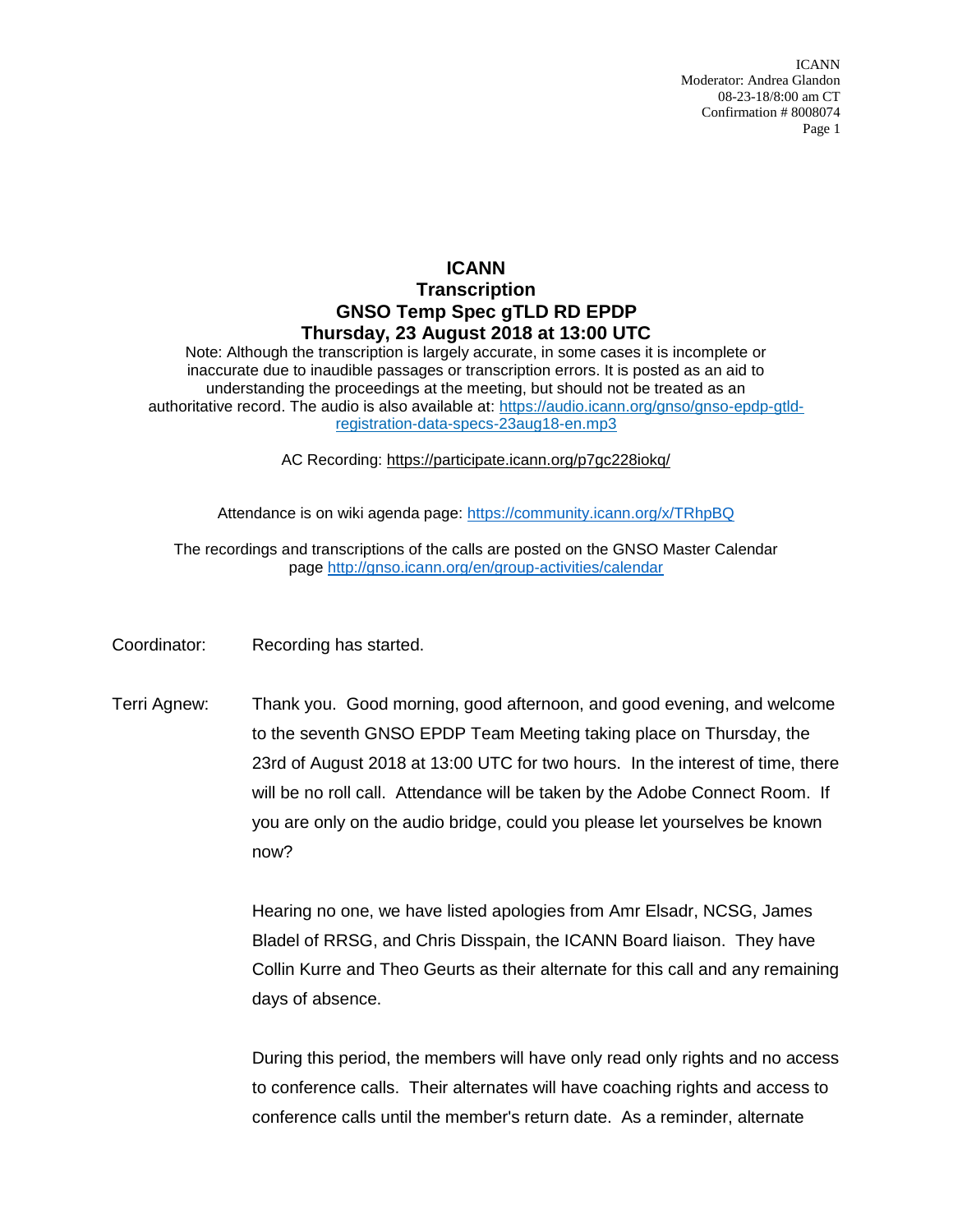assignments must be formalized by way of the Google assignment form. The link is available in the right hand agenda pod.

Statements of interest must be kept up to date. If anyone has any updates to share, please raise your hand or speak up now. Seeing or hearing no one, all documentation and information can be found on the EPDP Wiki space. There is an audio cast and view only Adobe Connect room for non-members to follow the call. Please remember to state your name before speaking. Recordings will be circulated on the mailing list and posted on the public wiki space shortly after the end of the call.

Thank you, and I'll turn it back over to our Chair, Kurt Pritz. Please begin.

Kurt Pritz: Thank you, Terri and hi everyone. I hope you're doing well. Thanks for joining for a timely start. I'm going to be traveling next week. I'm going to Australia for some business and some visits so my calls will be moved from 6:00 a.m. to 11:00 p.m. so I don't know. I have an ethical dilemma about how to handle wine at dinner. It might be a danger for you or an opportunity.

> Be that as it may, this is a somewhat significant meeting because we're doing a change in tact. We're moving from our discussion of every single section, as we undertook in the triage portion, and now are off refining that report with a comment we'll receive from you, and turning to a more substantive materials. So we'll spend the first part of this meeting talking about an approach for that, that I think we - the support spent a great deal of time on Skype, on the phone, and trying to iron this out.

And we got pretty far trying to flesh out some detail but we have a way of going about things that we want to describe to you. And so we'll do that and then set our goals for the next meeting. And then I want to, even though we're sort of diving into the deep end here, remembering from our previous discussions in the appendices having to do with UDRS, UDRP, and supplemental procedures to the transfer policy where these things are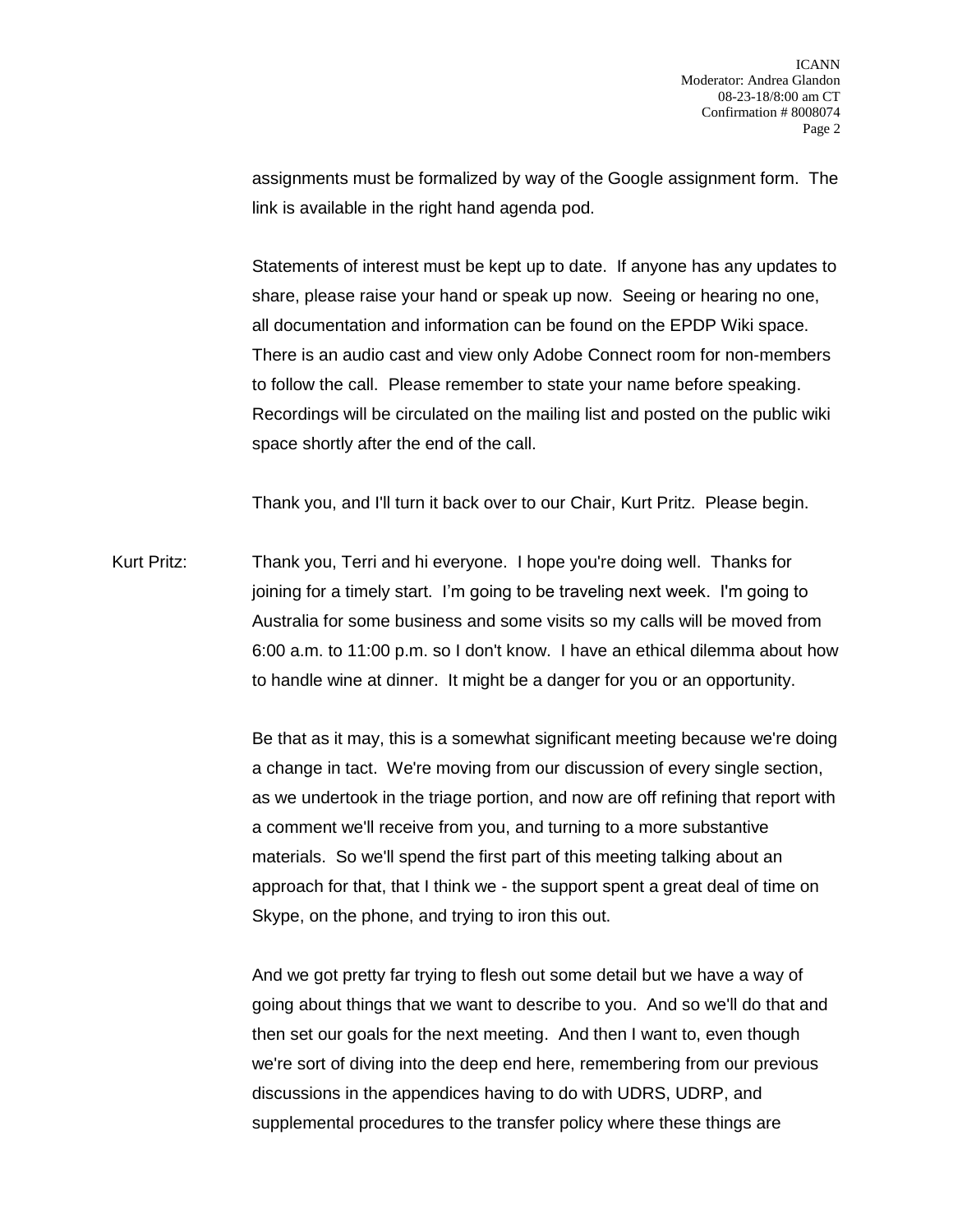already in place and working, have some substantive discussion on that. See if any edits are requested, required, and then either tick them off or memorialize those issues and maybe do some rapid edits and get those behind us. Because we have more difficult sections to go.

So just before diving in, I want to remind preliminary input on the triage report is due Friday. We - I had hoped to ship that out sooner but I will be targeting the beginning of next week. And as I said that will be accompanied by some of the other work you've done. So a compendium of all the comments that were made and a publication of the opening statements you have.

And I think it would be a good time too to release the early input that's been furnished by many. So for those of you who haven't furnished early input yet, if you could get it to us, say, by the end of the weekend or something like that, that would be terrific.

And finally, I want to mention on the last version of the triage report you have, we didn't have quite all the comments in from all the groups in a timely manner. But we have them now. So the triage report will be fleshed out with everyone's comments. So having said that as a preamble, I'll just pause for a second, take a sip of coffee, and see if there are any comments or questions.

So it seemed to us that we wanted to apply a little more intelligence to how we march through the specification, rather than just in section order that it made sense to do things in a different way. And there's always a tendency to overthink these things, and I'm probably the prime -- much to the chagrin of the support staff -- I'm probably the primary instigator of that.

But given that, first of all, we have some overlying principles that a GDPR compliance specification is required by May 25. So it's always stunning to me that we have a good portion of our work done in October to meet a May 25 date. But there you go. What does GDPR compliant mean? It means a couple things. One is that it takes into account the latest advice sent to us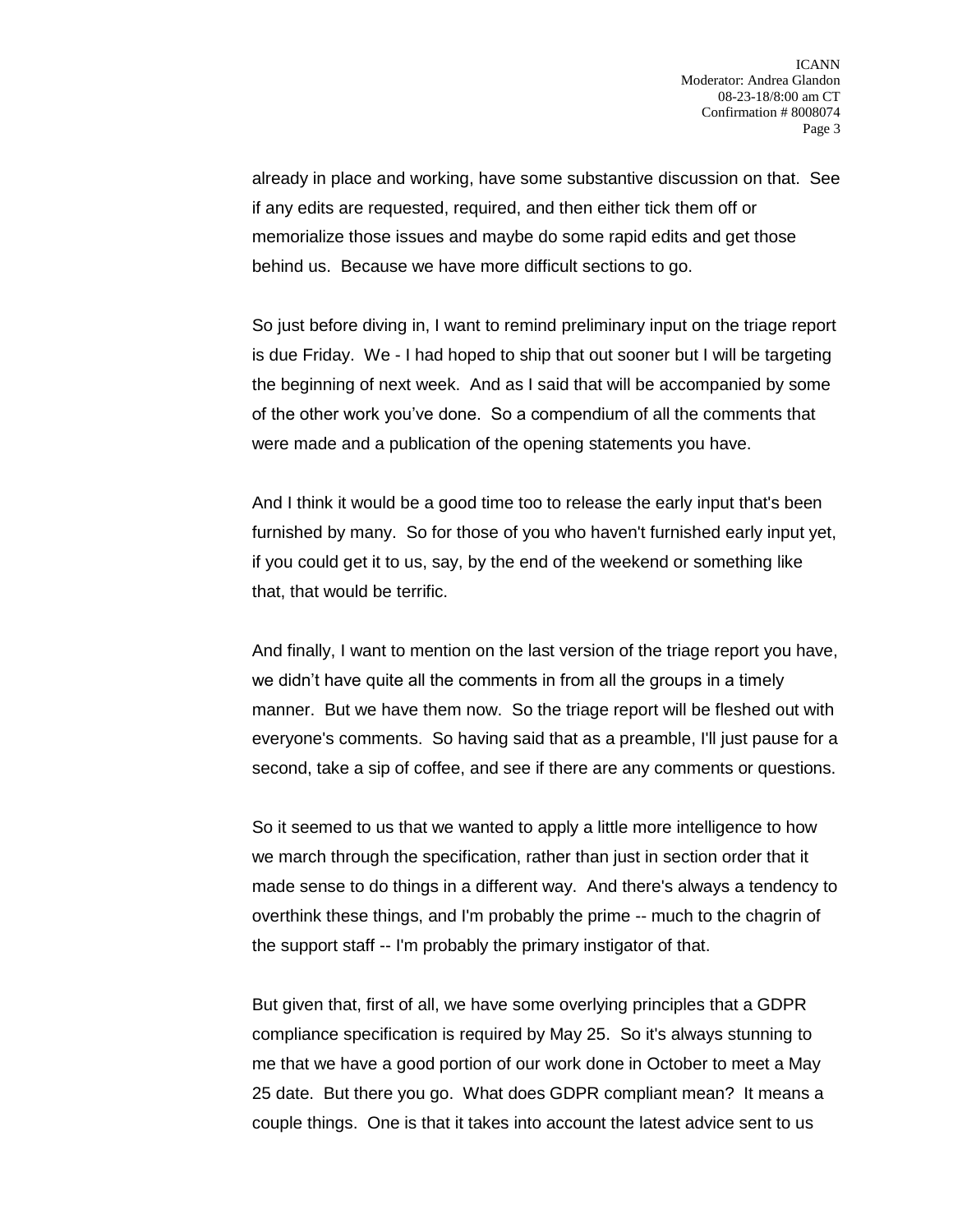from the privacy board and I have a real trouble saving EDPD. And additionally, I think it has to provide direction to data processors. So registries, registrars, ICANN, other data processors, those bits of the temporary specification have to be nailed down so that we have - all the data processors are compliant with the same set of directions after the temporary specification expires.

So we wanted to do this for a prioritization because of things we don't say like time is of the essence or the clock is ticking that we focus, like I said, on registry, registrar, other processor actions, ICANN's, how they're required to act under GDPR and the changes invoked by them. We want to prioritize based on issue complexity and that's sort of a balancing. That doesn't mean we want to take up all the very hard things in order first. But we want to apply some sense so that we have sufficient time in the schedule for our discussion.

We want to take into account, which sections are already in operation and functioning. So if there's a strong urge to tick those things off the box and say, look, we've done some already. But in fact, if we did nothing on those, they'd continue to stay in operation and continue to operate. I'll get to you in a minute, Kavouss, as soon as I get done with this slide. And also, like I said, the availability of guidance that's been received since the temporary specification has been written, such as advice from the privacy board, any case law that comes out, approaches that other industries have taken to this, or even approaches, companies that are represented here in this group have taken to this would be helpful. And then as we go through, further guidance possible, depending on timing of course, we might pose new questions for the privacy board or DPA. So I think we go about that is forward them to ICANN given year-end direction.

Or we might - we don't want to question advice that's already been given to us, boy that was tortured, but we might ask for clarification on existing advice and - but we have to face the fact that at this early stage of the game, case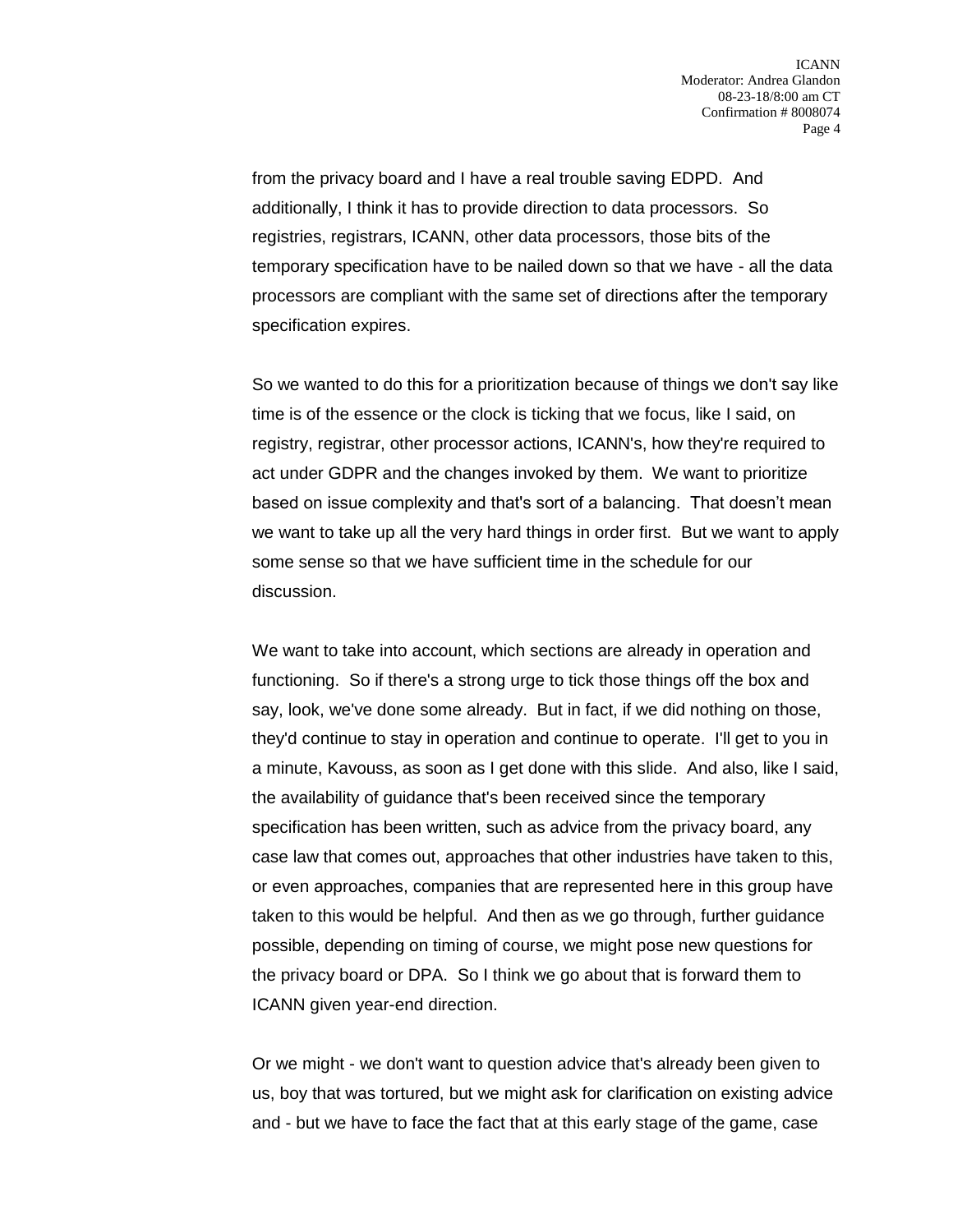law intended practices are lacking. So it's a typical scenario where during the enactment of every law, there's gaps in detail and we'll have to take that into account and understand that as we go - even after this specification is done, it's going to continue to evolve.

So that's our principles. I'm going to get into some more detail in a second, but take Kavouss question first.

Kavouss Arasteh: Yes, good morning, good afternoon, good evening to everybody. In fact, it's a comment not a question. The comment is that yes, the objective is to comply with GDPR. But if we do everything possible and we come to the conclusion that the current situation, if we modify, would have negative consequences on our board, which is in operation during the last 18 years, then we have to indicate that. It is not the (unintelligible) GDPR dominate exactly that, we must do that, yes. Because that (unintelligible) if we cannot, we could ask them to look to further adjustment.

> So I don't think that the (unintelligible) or 260 geographical should be subordinated by you saying that this is this. Either take it or close down the shops. No more ICANN. No more internet. So I don't think that that is objectives. We need to be quite clear. We do our best but if we come to something, we will reflect that to the board or to whatever sources and ask them that we need that they do something.

So we need to work together. There is no black and white. Thank you.

Kurt Pritz: Thanks very much, Kavouss. I think that's right that changes we make in what we're doing now, we have to understand the impacts of those and list them. And Kavouss, I just want to let you know, by putting my hands over my ears, I was able to hear everything that you said but there's either background noise or a little blurry. So next time, maybe a little closer to the microphone. But I think we were able to hear everything. Collin?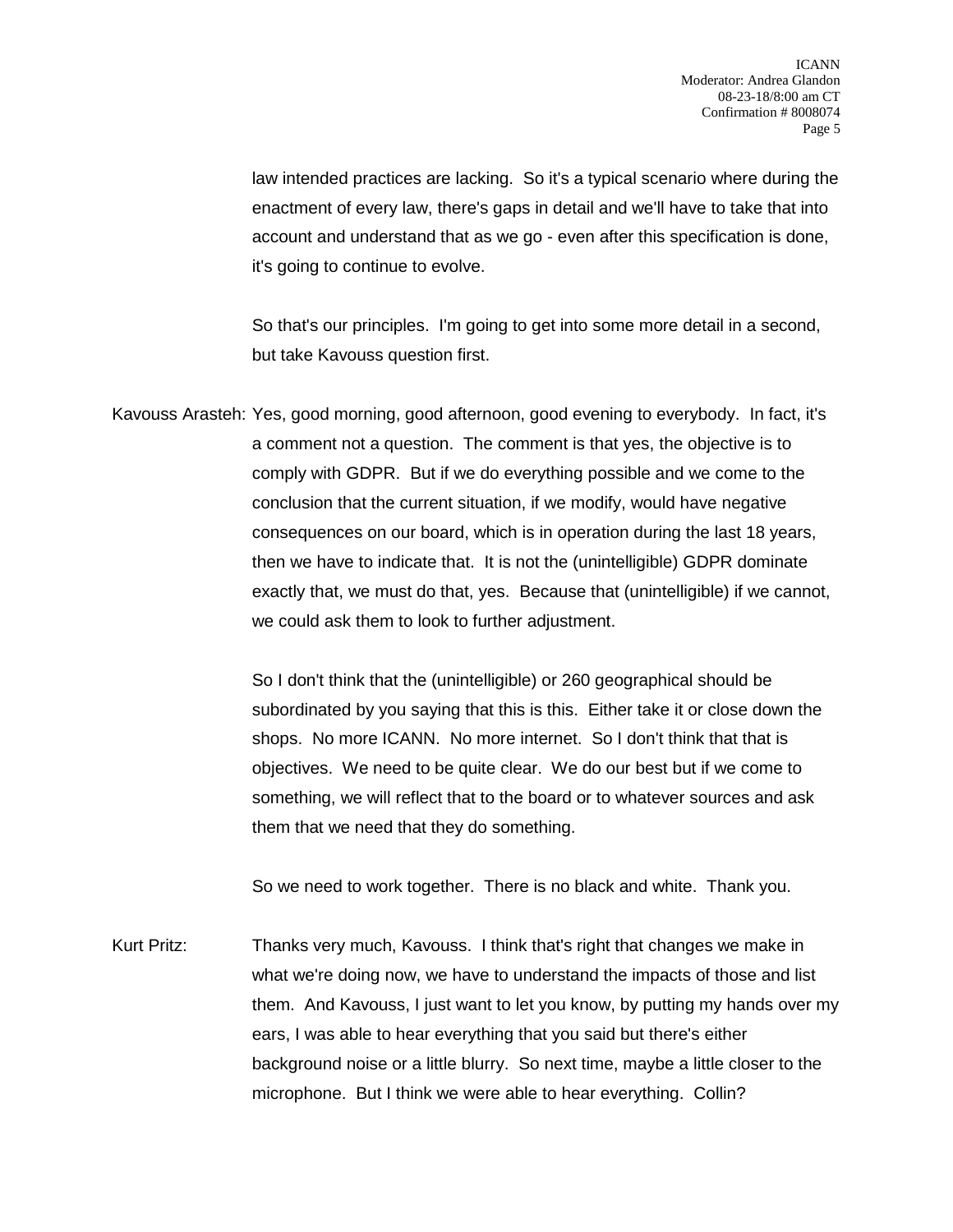Collin Kurre: Hi, yes. Hello, everybody. My comment actually follows up really well on what Kavouss was saying. I wanted to just point out that one of the things that stood out to me reviewing the initial triage report was the main theme that the temporary specification if GDPR centric and that successors should take out or make allowance for emerging privacy regulations in other jurisdictions.

> I do think that there's a bit of a tension within this group between those that try to make a quick fix to this problem at hand because of the impending deadlines and maybe those that are interested in gearing towards a more future proofed solution. But I do think that aiming to tackle the topic of privacy and data protection in a more holistic way or a way that could potentially address the requirements of both GDPR and the California Consumer Privacy Act or other jurisdictions would be a more efficient use of our time here.

And to that end, perhaps what we could be doing is looking at privacy by design principles. I think that Stephanie has already talked quite a bit about this before. And then maybe what we could consider doing, I don't think that there was budget for this, but maybe we could consider carrying out some sort of independent privacy impact assessment on the outputs we create. In the very least, what we could do there is highlight potential weak spots, which could, if this - if we have to start another EPDP or similar process for other legislation, it could at least help us have kind of a triage roadmap to begin with and have some sort of risk mitigation strategy or something like that. That might be a keeping those principles and then the potential addition of the privacy impact assessment that could provide some more empirical evidence might be an efficient roadmap for our time here. Thanks.

Kurt Pritz: Without taking too long, could you describe - maybe everybody else on the call understands but I don't. So could you in a really short summary describe a privacy impact assessment? And I think it's the sort of thing that Kavouss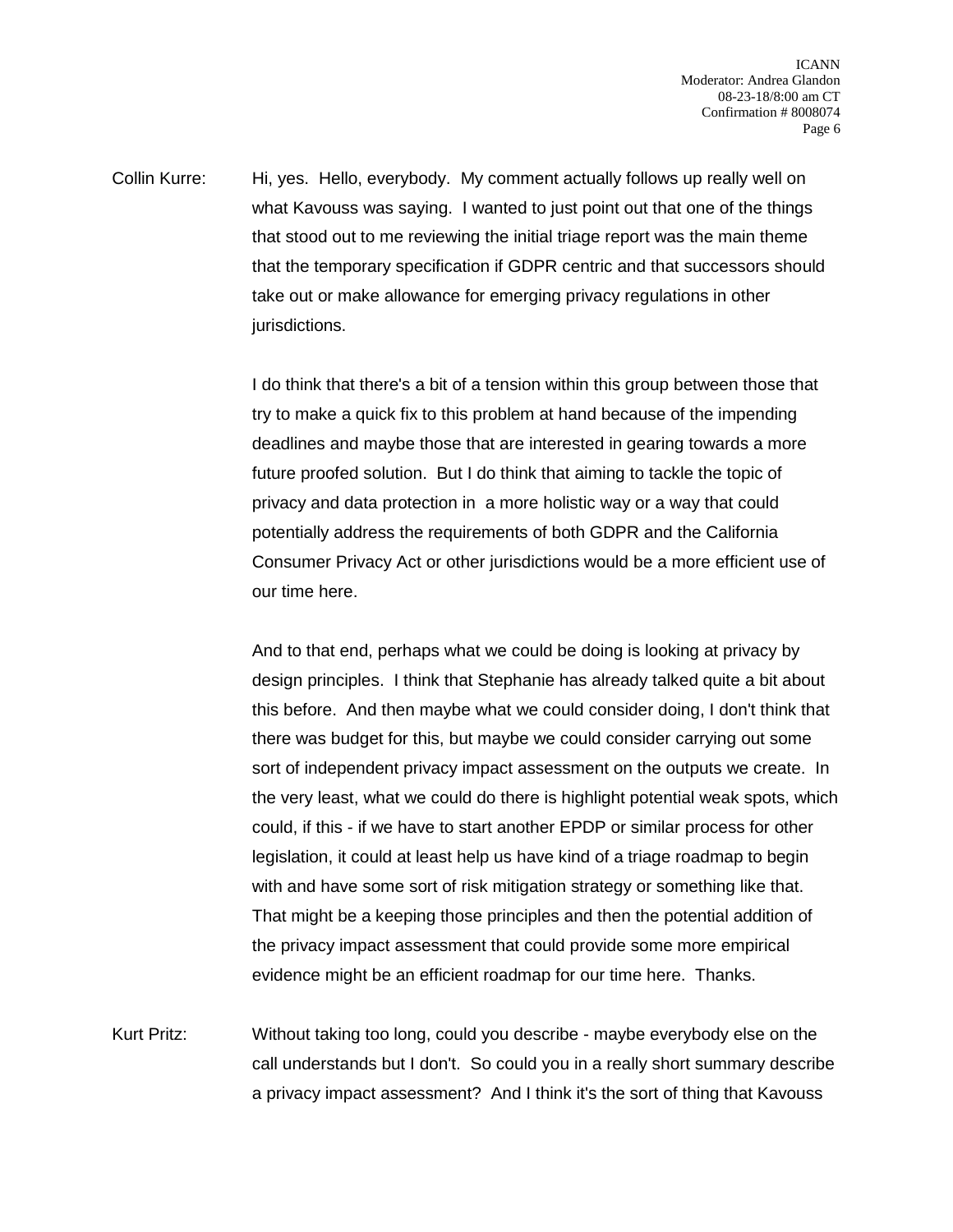was talking about. But Collin, could you tell us where your mind (unintelligible) when you say those things?

Collin Kurre: Stephanie has more firsthand experience with these kinds of things, so maybe she would want to follow-up. So generally, a privacy impact assessment is like any other kind of impact assessment, like a regulatory environment impact assessment or a human rights assessment would be some sort of systematic process conducted typically by government agencies or businesses to identify - kind of reflect on processes and see how these processes could affect or compromise the privacy of individuals whose data is held, collected, or processed by the entity.

Kurt Pritz: All right, so let me - unless someone has a suggestion about how we could start that now, let me think about how we could spin that off while we continue to consider the substance of the temporary specification, especially given what I'm seeing in the chat. I don't want to disregard that and I also have a question about other privacy regulations.

> So when GDRP was first discussed, was first implemented, my understanding was it's been around a long time so the discussion in ICANN has been around - on this has been around a long time on we need to do something.

So none of that discussion is happening regarding the California law or laws in similar jurisdictions. So I'm afraid to plop this on the table too, but is some sort of survey needed of other privacy regimes that we can say this is something we should throw in this pot or this is something that we should not, or figure out a way to handle this. We don't want to stick our heads in the sand but we do want to get through the work too. So it's that sort of balancing.

So thanks very much, Collin and Kavouss too. Stephanie?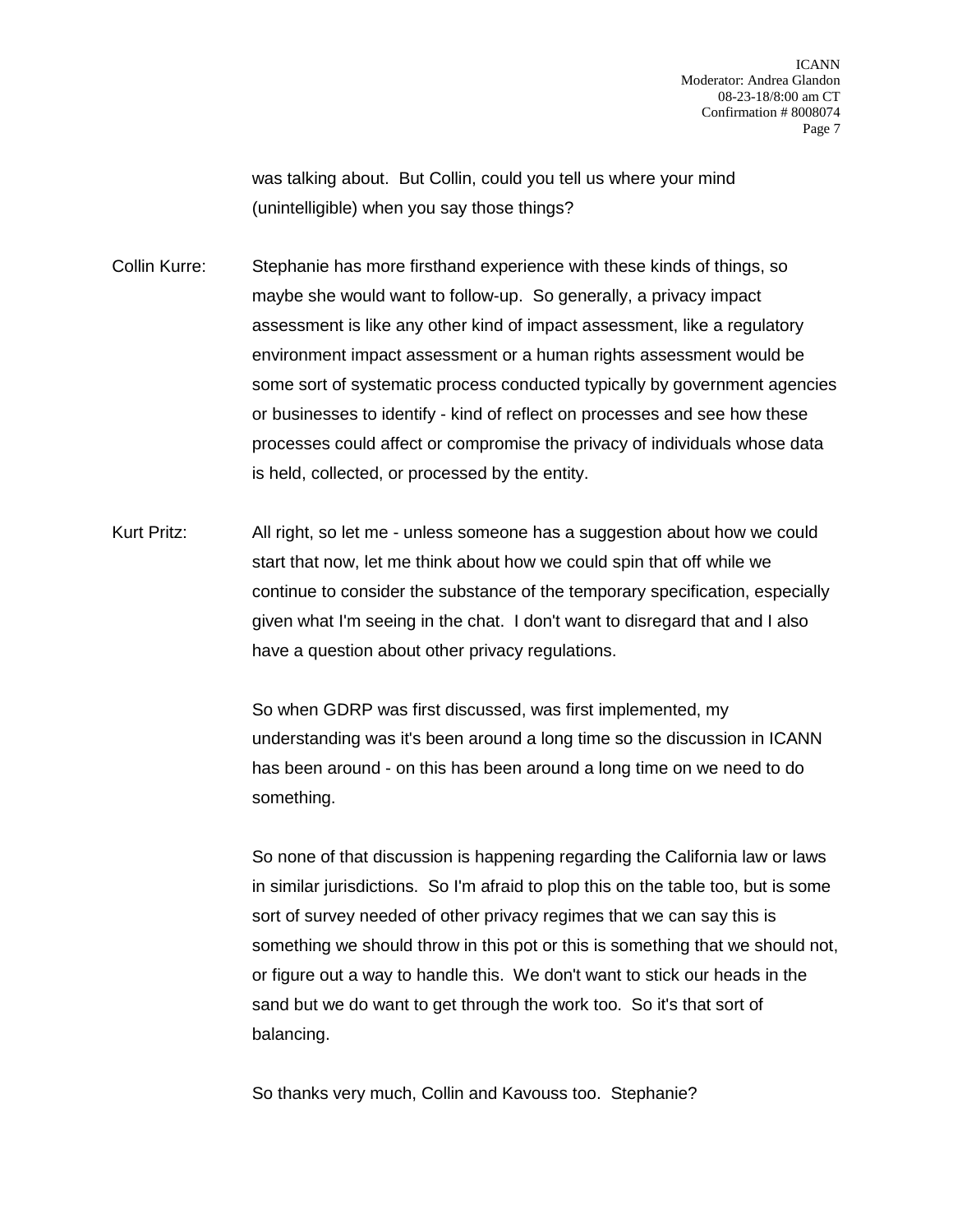Stephanie Perrin: Stephanie Perrin for the record. I'm just following up on Collin's invitation to elaborate. A privacy impact assessment has been around in several jurisdictions for, well, in the case of Canada, about 18 years, we brought them in early. And various countries have frameworks for them. The problem I see in doing a privacy impact assessment is it's only as good as the framework that you apply, and this case, as you correctly point out, there are 100 - I'm out of date, but there's at least 126 other national laws in place around the world.

> We would have to either select the leader, which everybody takes to be the European Regulation, or you would have to come up with a framework that allows you to add other laws, fortunately, the work on that has been done by scholars. So that's not a huge thing. It just takes time.

The problem with the privacy impact assessment or not the privacy, the good thing about it is you will also assess other requirements, other law, and it's basically regulatory impact assessment, which should have been done at least a decade ago. So it's a great idea. It would cost a lot to do one for ICANN, though, I think because of all the different moving parts. We can scope out the different pieces of legislation and you will note the serious contention the other day as to whether or not the conflicts with the law belong in this exercise.

But I don't think you could do a proper privacy impact assessment without scoping in all the other policies that are violating the GDPR. So that would be one little snag I would like to point out there. I've done quite a few of them and evaluated quite a few when I was in the Privacy Commissioner's office. Thank you.

Kurt Pritz: Thanks, Stephanie. (Alan)?

(Alan): Thank you. Just want to agree with Stephanie there as well. But what I would actually, I would take that one step further in saying I don't particularly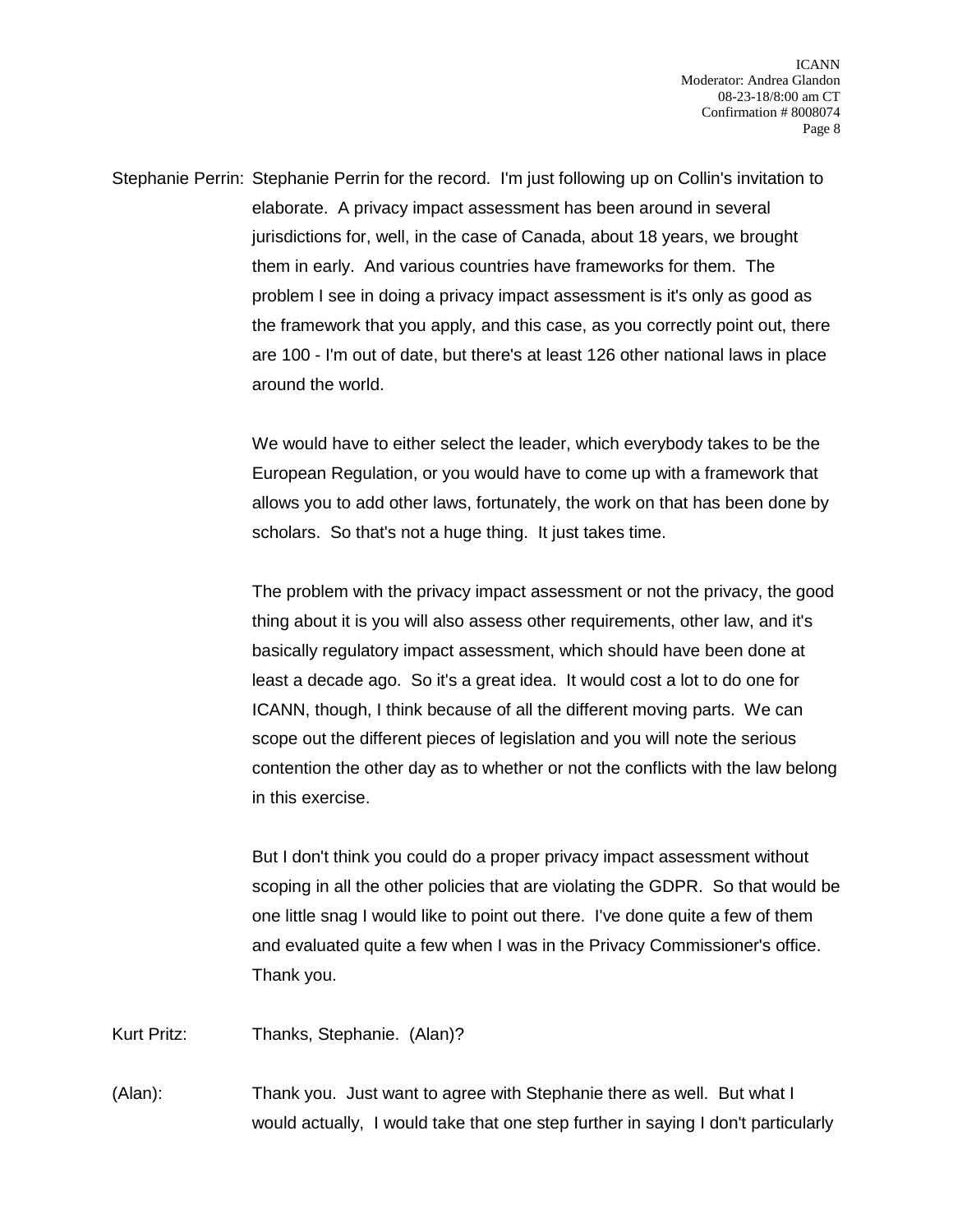think you need to pick a particular regime when it comes down to your privacy impact assessment. And I think that's one of the good things that (unintelligible) say and prepared to be lynched, but then one is of the very good things about the GDPR is that it is very much so principle based and that they're principles that could be quite, I said in the chat, a higher watermark perhaps.

And I'm open to correction on that obviously. But they are principles that we can apply in a very broad swathe, not necessarily referring to the GDPR directly. But they are definitely - a privacy impact assessment itself could then be based on broad principles. And in effect, what our job here in the EPDP is, is that we are doing privacy impact assessments on various elements and aspects of what was within the temporary specification. And we are going through that exercise ourselves.

So by the end of this process, we should be very familiar with the requirements and the applications to the principles, and asking the questions such as are the purposes as we have stated, are they - do they have a solid legal basis? Are they connected to the objective that we wish to achieve. All those questions that can be very principle based, again, are they - and again, all adding to the question of if they were to be looked at, would they be considered legitimate.

So I think the data protection impact assessment, the fact that we already have mentioned that is fabulous. I welcome Collin and Stephanie's addition of that. I really think that we should (unintelligible). Because, again, as I said, that is what we are effectively doing.

Kurt Pritz: So maybe we could sell our work to ICANN. Thanks, (Alan). Marc?

Marc Anderson: Sorry, Marc for the record. I just wanted to make a comment. Stephanie, you did point out that doing a privacy assessment for ICANN would be a very complicated and expensive thing, and that's true. But the way that we do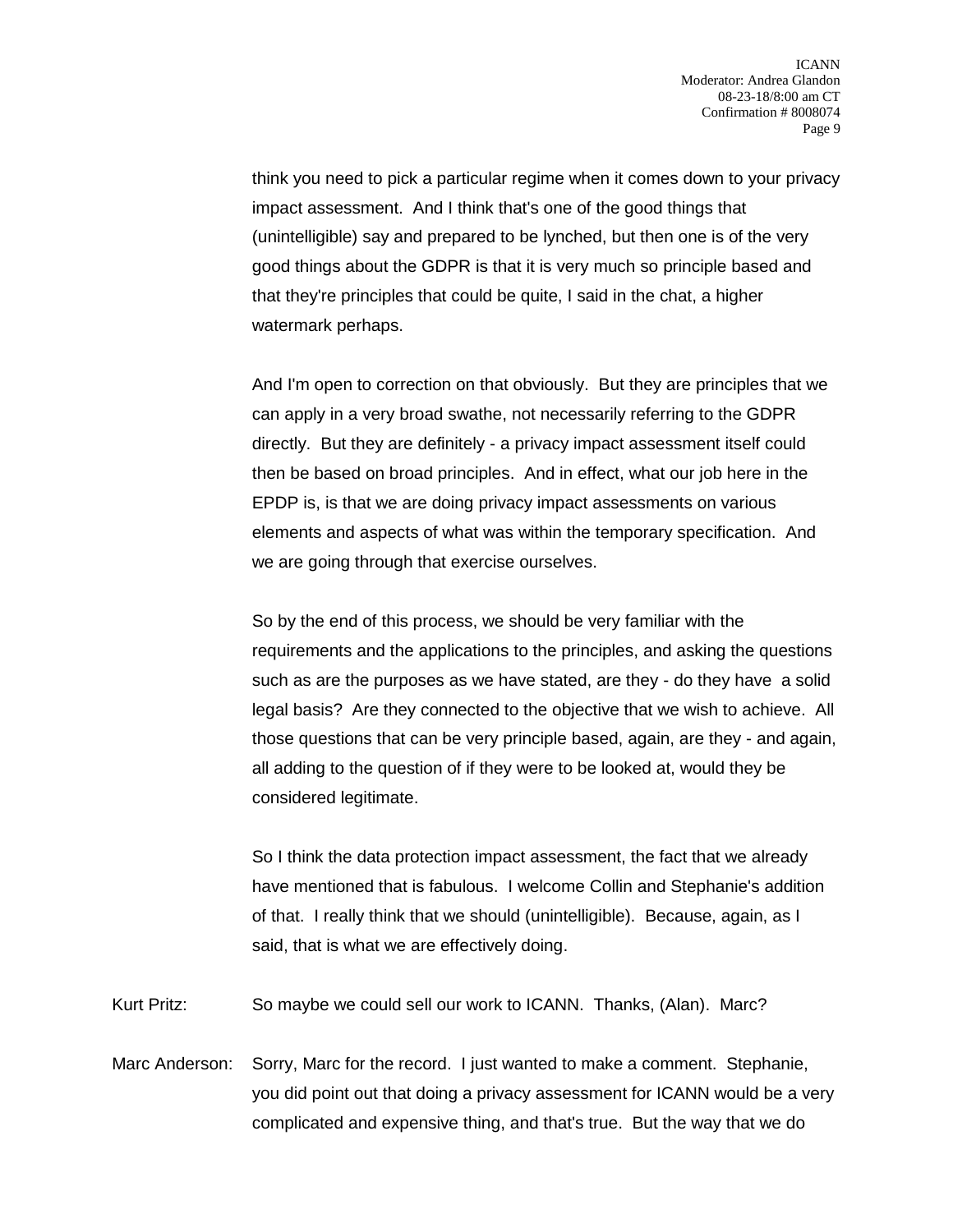these at Microsoft, we wouldn't do a singular assessment for Microsoft, say. We would do an assessment on here's how a particular set of data - we look at it almost in the same way that we would do a threat assessment, if you're familiar with those as well.

So you would say, what are we trying to protected? Here's a bunch of data. Where did it come from? Who's using it? Whose is it? Who else has access to it? Things like that. And so you can compartmentalize things in a more reasonable way. You don't have to write one assessment for all of Microsoft. You write one for this aspect of Microsoft, that aspect of Microsoft and that's practical, because, look, data is not used everywhere by everyone. And actually, if you were to find that something was being used by everyone that would be - that's the sort of thing you would hope the assessment would catch.

So it is a daunting task. It should have done years ago. It's not all that impractical I suppose but I'm not sure that we should probably keep beating on that at this point in the meeting. I think we could move on.

Kurt Pritz: Thanks very much for your comments, everyone. Reading through that chat, there's lots of good points there. I particularly noticed Thomas Rickert's comment that GDPR provides a pretty good baseline for global compliance.

> So I wonder if there's a specific question that we could either ask ICANN or ask somebody here to take up. My first preference would be to ask ICANN whether any of the other regimes that are included in that link that Marika provide, if any of those regimes create requirements above and beyond what we're doing here. So the chat is flying and emails are flying.

> So with those principles in mind, we thought we - or the thinking is that we undertake analysis of those sections that if not, I'll just say fixed, if not fixed then we won't have a product at the end of the day. So we know that certain sections require fixing. So there's certain ones that are affected by privacy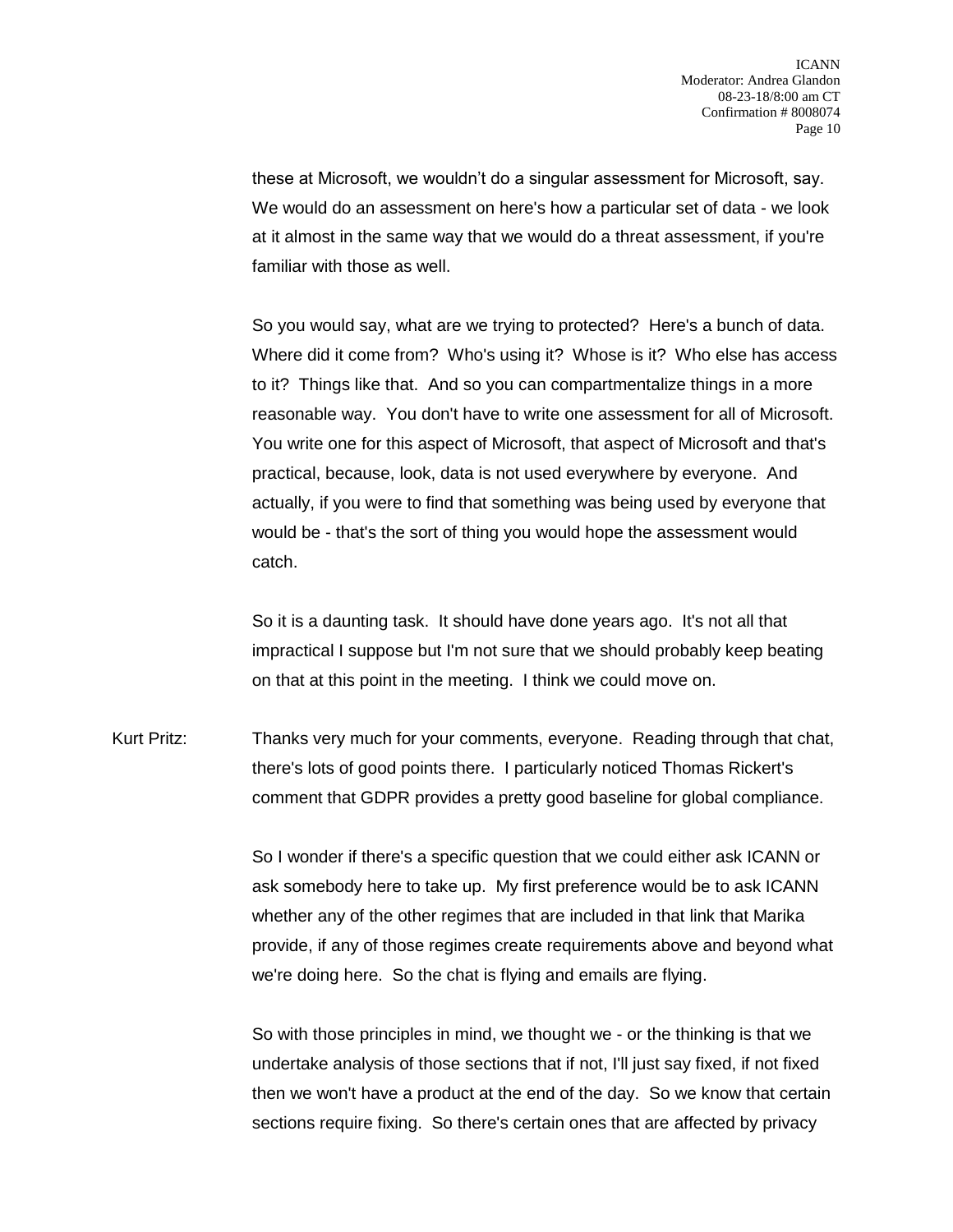board advice where ICANN looked at the temporary specification, went to the privacy board, and they provided some advice either seemingly contrary, or directly contrary to what's in the temporary specification.

So in the work that the support team have done, we flagged those. And then in our discussions in the triage, we've, regardless of the colors green and red, we certainly identified those sections that there's more than a likelihood of change, necessary change required to bring this section into compliance with GDPR.

So we're going to - we think we need to, even though those might be the harder ones, we want to focus on that first. And editorial, I'll just say where we have direct advice from the privacy board, maybe that's not so hard because we have some pretty specific direction on how to edit some of those sections.

And then requiring less attention, but required for any temporary specification are issues such as the ones that are changes to existing consensus policies, such as UDRP, or transfers, or URS, which is not a consensus policy, or some of the other requirements that are listed and either imposed or suggested for contracted parties and other data processors.

So there's SLAs that have to be negotiated between the contract parties and ICANN. There's sort of the best practices about how to create a secure environment or the contents of a privacy notice. So everyone indicated those things needed to be changed. But not too hard. And then there's many items in the temporary specification that do not - that are not requiring data processor recommendations and so can be considered in as time is available.

So there's background information. There's the definitions that we could probably whack off on email. There's rationale and justification for why these things were written and there's administrative sections to the specification.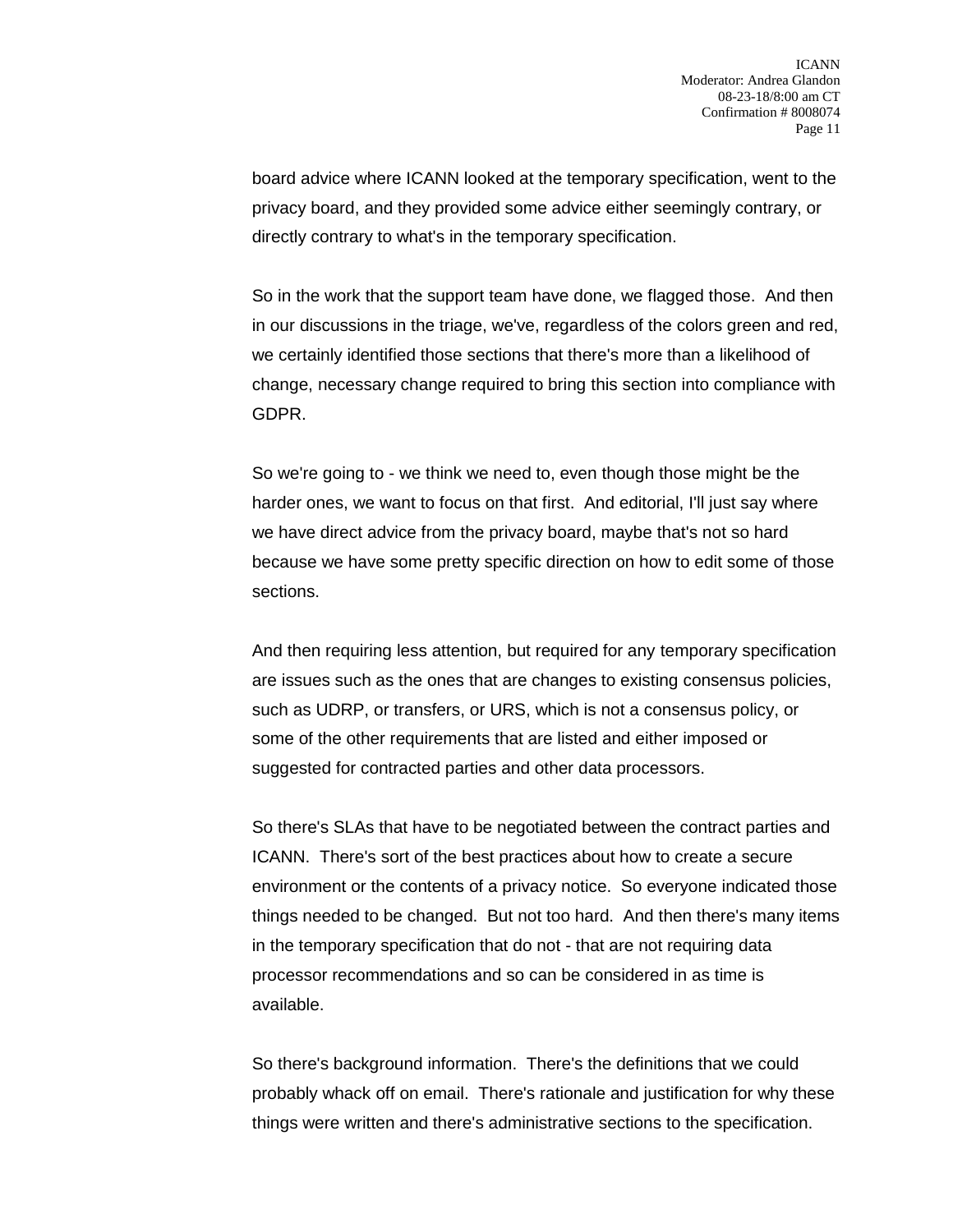So that's sort of the ordering and if this slide isn't as complete as I wanted it to be because it's supposed to include a listing of all the - we want to put - list each section under each one of these headings and that's where we're going right after this meeting.

But compliance related sections, as I described, which are 1, 2, and 3. So sections affected by the input of the privacy board or sections where the team indicated that an amendment was necessary and one where change is required is sections where change is required to bring the section into compliance with GDPR. So Appendix C, I would put under those where we know that there has to be change and there was quite a bit of discussion about that.

And then sections requiring less attention. And then finally, sections related to transfers, dispute resolution policies, and the like. So under 2B, I should have said, so those things are sort of the best practices and things like that. And then finally, we can either decide or we'll, as we can, we'll go through the definitions and things like that, the list of changes. Then decide if those rationale sections even belong in a specification. We can debate those, mark them up, or chuck them out.

So that's the general approach and I'll look at the next slide, and I hope this wasn't - so I can continue talking, but I'll pause - and flesh this out with a little bit of detail. But I'll pause for 30 seconds and will probably walk over to the coffeepot. Halfway to the coffeepot. So I want to talk a little bit about the previous slides and just flesh them out with a little more information. So I've broken those four sets into two slides. So this proposed approach, and this is not - this is really straightforward and typical but needed to be written down I think.

So the proposed approach for those sections where there's a greater likelihood of change where we have EDPD advice or discussion clearly indicated that significant change was needed. Well for each one of these we'll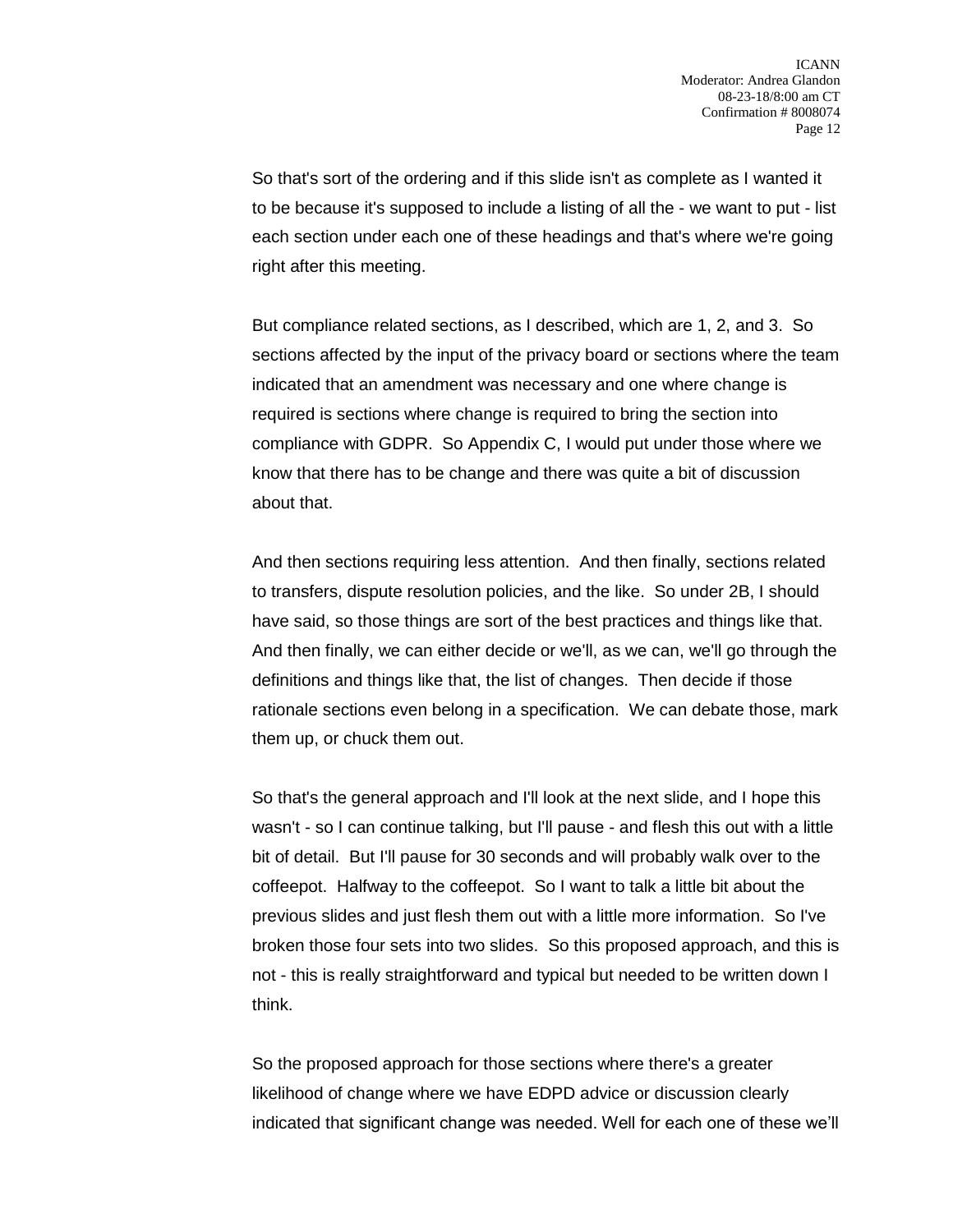allocate some time right at the top to review the temporary specification highlights and any privacy board advice that we got and review the discussion as raised. And the tool we're going to use to do that and there's a slide on this later is something that we decided to call discussion summary index.

So, you know, it's - we wanted to give you a - the support team wanted to give you and designed a briefing document for each section that we undertake. And you've received the first set of those. And I'll talk more about them later but that'll brief. And then focus on edits to the specification and with the goal of, you know, addressing any advice that's been received or addressing areas where the specification is currently written does not comply with GDPR.

And so for timing for trying to lay in a schedule that we don't quite have finished yet, you know, I want to create a tool for us that lets us know that, you know, we have necessary time to do this. So we're kind of grading each one of these issues in level of complexity. So one, you know, a simple issue might be addressed in one meeting or might be, you know, a half hour of one meeting and a half hour of the next meeting. And a complex issue might - we might plan for three meetings or even four meetings, so and take, you know, 45 minute tranches of each meeting to discuss those.

And so it's, you know, I don't intend - I don't think we should intend to settle sections in any one meeting but rather raise issues and then do the necessary work between meetings so that when we reconvene we can develop a red lined or edited version of the temporary specification that will succeed it.

And then, you know, there's the opportunity too that if it's clear that additional information or guidance is necessary or someone needs to do some research, you know, we can just ask (Stephanie) or Thomas maybe. But we might have to do some research and - or there might be a facilitated online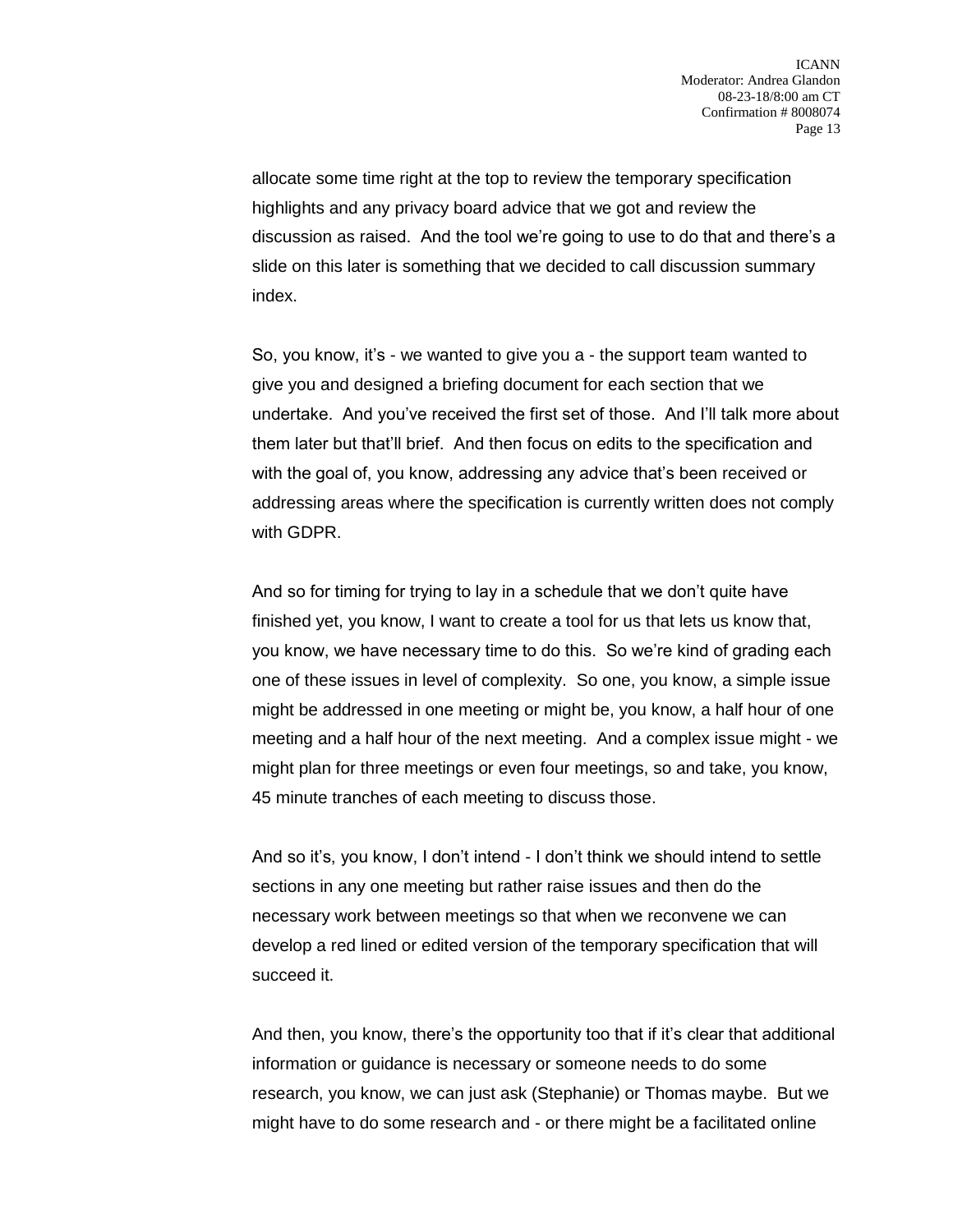discussion between interested parties, something like that. So, you know, we - I want to create a flexible working environment where we could set groups of people off to work on a specific issue or a specific problem.

And depending on the complexity of the problem, you know, it might be a one week or a two week task and it might be populated by everybody in this group or just a couple people. So, you know, we'll retain the ability - we'll retain the option of, you know, forming, you know, assigning work to groups and coming the assignments with very level - varying levels of complexity. So I think that's the approach and like I said this is so typical but needed to be said for areas where we know there's going to be what I would call a significant change to the temporary specification.

And then, you know, as far as the different approach for those that are more straightforward, that either, you know, like we said are in currently in operation already or sections that really don't provide any direction to data processors. So if, you know, they're not addressed we still have - we're still up for the temporary specification that provides the necessary direction and allows, you know, a standard approach by everybody.

So it will be the same sort of thing where, you know, we'll allocate some time at the top to review the previous discussion and the issues raised. We might, you know, so the idea is to take consensus in a brief period. But we might in advance of that discussion because we kind of have a suspicion, we know where we're headed, ask the group to provide additional information or recommend an amendment.

So for the example of where the temporary specification recommends content for privacy notices where we thought that was overly prescriptive we might ask a - and the affected groups to create an alternate approach in advance of the meeting and then we can debate that. So we - and we think for these sections, you know, we, you know, to be realistic if, you know, these sections aren't included in the initial report, life will go on and so well especially since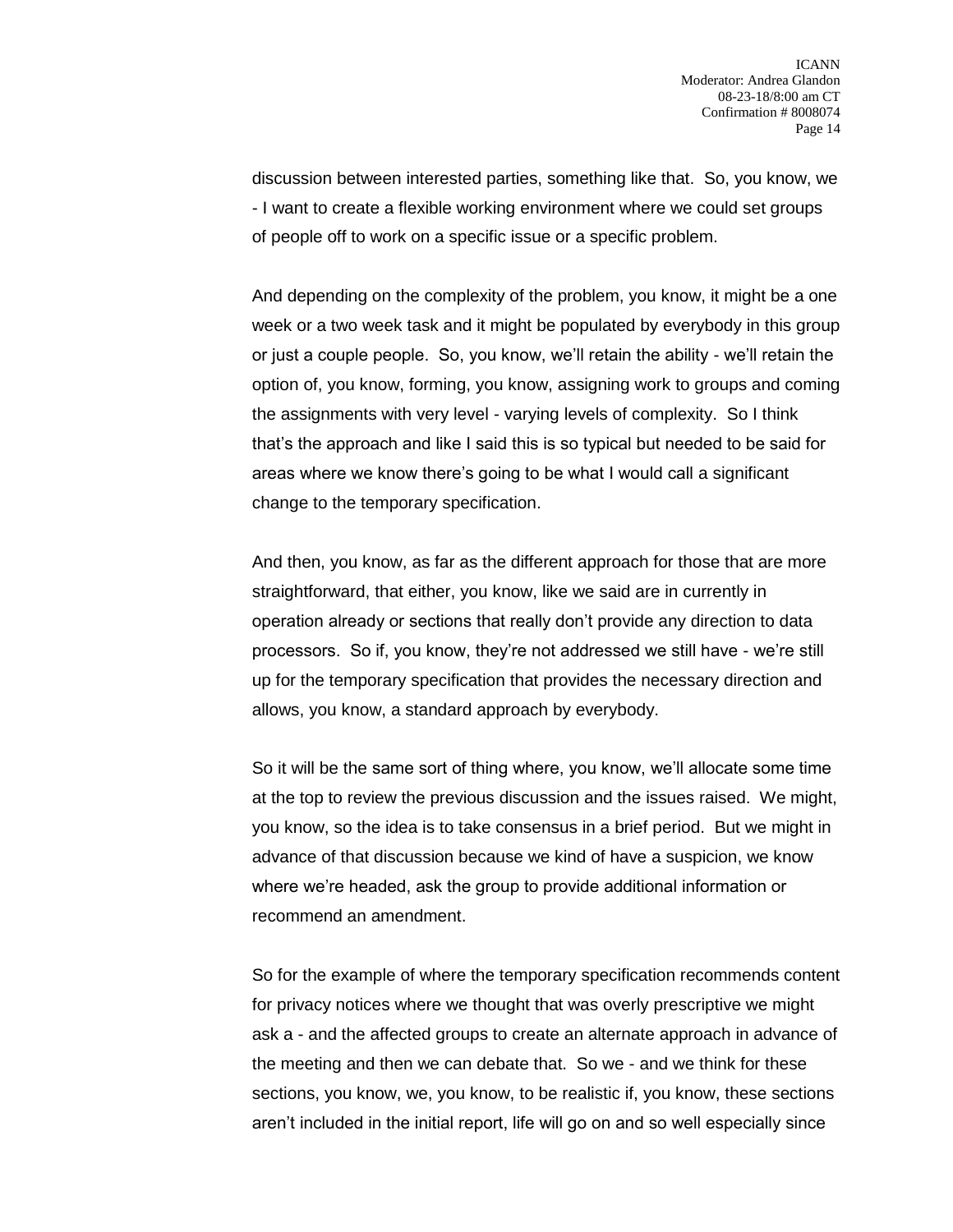these sections are somewhat easier for me. I have a strong urge to tick them off. But I understand that we need to do the more important work.

And so if they don't make it into the initial report, they'll be, you know, memorialized and as we finish them, they'll be slotted into the successor specification as can be. So this is sort of a parking lot of issues I think that (Stephanie) was talking about last time. But, you know, I just don't like that word parking lot. So we'll have to come up with something else. So that's a that's, you know, four slides of the general approach that are sort of evident on their face but I wanted to take them up with you. Theo?

Theo Geurts: Thanks Kurt. I'm not against this proposed approach. I am wondering, though, how this is going to play out. For example on the agenda, we have actually an item I think for transfers. But before you can go to recommend something that comes through trends first you have another dependency within the charter that you need to clear up first. That would be the question what data goes through a registry or not at all. So depending on that outcome, you can move further with your question on transfers.

> So you've got a lot of questions here I think that you need to answer and prioritize first because they are all interlinked with each other. And if you've got them in the correct sequence like what am I going to process, how I'm going to process it, if you've got that sequence right then you can move onto all the other questions without blowing stuff up when you move along.

> Because if you got something wrong and you make a decision later on otherwise as a group, you're going to have a heap load of problems in my opinion. So basically when we are talking see the discussion going on about data privacy impact assessment, I think that is basically your start on answering some very relevant questions before you can move on. Thank you.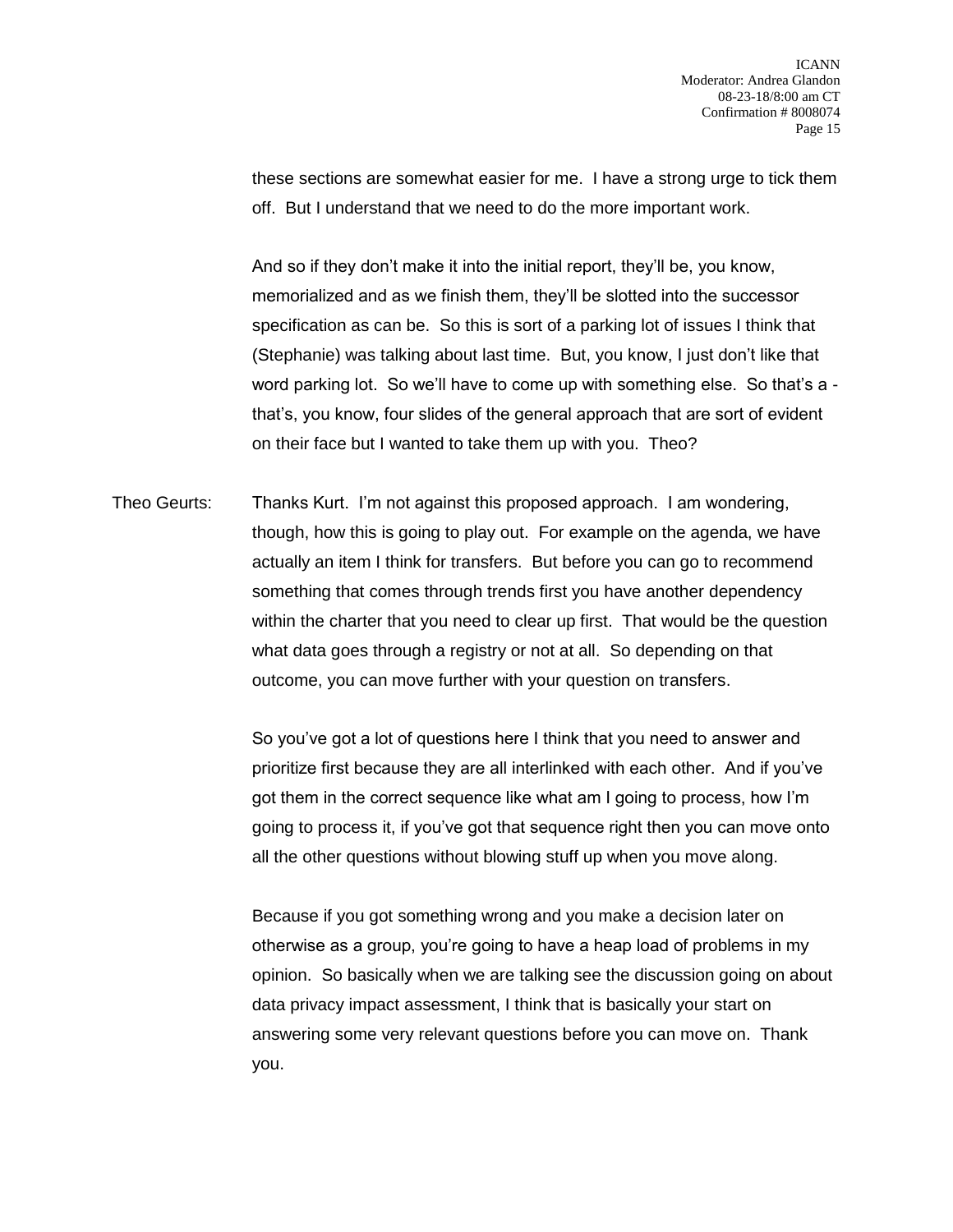Kurt Pritz: Thanks. So those are great points Theo. You know, it's - so we stare at all the different sections and the sorts of questions you're asking and especially (Barry) who's, you know, the champion of Gantt charts and figuring out which actions are the, you know, dependent on others or prerequisites for others. And it seems like it's always like ten o'clock at night by the time I start to have that discussion. I always go man this is hard.

> So but and I don't want to gainsay your comment because it was really well made. I think - and I think you're correct but also I think there's opportunities for workarounds also. So just to, you know, again this is a gainsay but to take the example of transfers, you know, something - it could be, you know, terms could be conditional. So I - because I don't think, for example, the issue of which data registries will receive will be ironed out in the, you know, right away. I think the amount of data registries receive will vary by the registry and will vary by the registrar.

So you could, you know, some things could be conditionally written. So in the case where the registry has the data, we'll do this. In the case where the registry doesn't have the data, we'll do that, something like that. So I'm cognizant of solving everything first but I do, you know, I'm thinking and talking at the same time which is really dangerous and I guess the chair isn't supposed to do this.

But I think we want to make that list of questions you were talking about since and decide which of those questions such as what data does a registrar need to register a domain name. You know, what data does a registry need to operate, which will vary by registry, and those sorts of questions and kind of make that list, you know, succinct but also a cushion and to see if that's workable. So I'm sorry for taking up everybody's time with that. (Alan)?

(Alan): Thank you very much. I have a question which I guess is probably orthogonal to what we're talking about. A point of contention between people in the group on - in many issues is whether ICANN has made the legal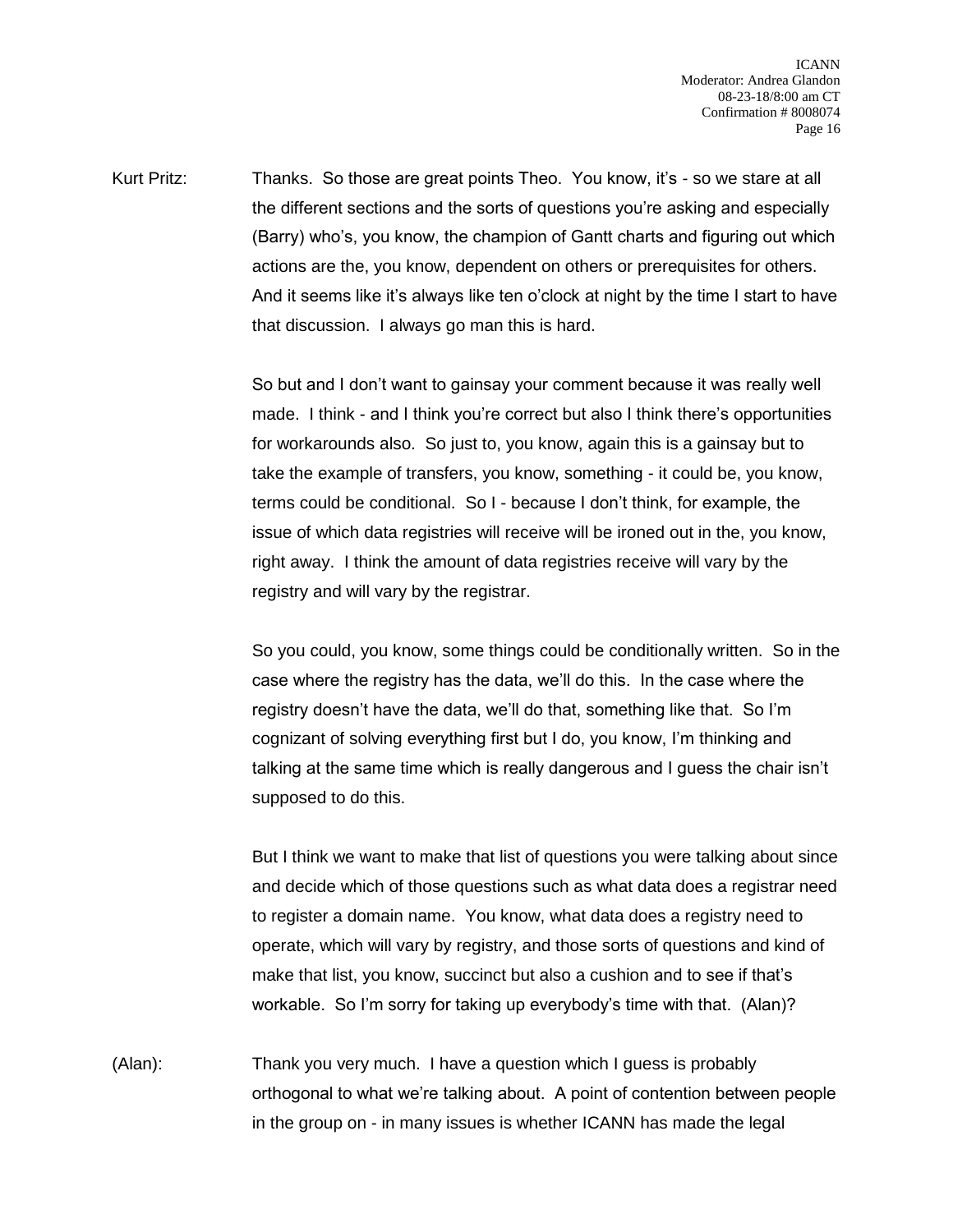argument for why certain information can be collected or ultimately distributed in certain ways. And we're going to look at a lot of the rules around that but whose job is it to if we believe - if I believe, for instance, that something must be collected but there are people who believe that we have not made the proper legal argument for doing that, who's going to refine that argument or try to? Is that our job? Are we expecting ICANN org to do that in parallel?

I see that as a continual thing that's going to come up and it can - unless we work on it that explicitly, we're not going to resolve it. We are all - we're going to continue to have differences of opinion and no way to resolve it. So whose job is it to build the legal arguments for data elements if there are people in this group who believe that we have not done it properly yet or ultimately decide we can't build the argument because it doesn't exist?

Kurt Pritz: Yes. Well so maybe you answered your - maybe you answered the question right there at the end. And again this is my thought and we - and so it's not it's clearly not this positive and I hope it's coherent. I think that ICANN believes it's done that in what's written in the temporary specification. I also think that there's great skepticism around whether that's been satisfied in this group.

> And I finally think that we should have this discussion and I need to flush this thinking out really carefully for everybody's review and comment. But, you know, I think that we should have this discussion against the law and rather than against what ICANN's powers are and determine what's allowable under the law and tailor the specification that way. And then because that is more in keeping with, you know, current practices and what's being done now.

> So retain current practices and but tailor back the processing of data as required by VDPR. And then to - and then - and if we just focus on that, then when we're done we can kind of go back and look and look at the ICANN powers or legal justification and determine if additional changes are required.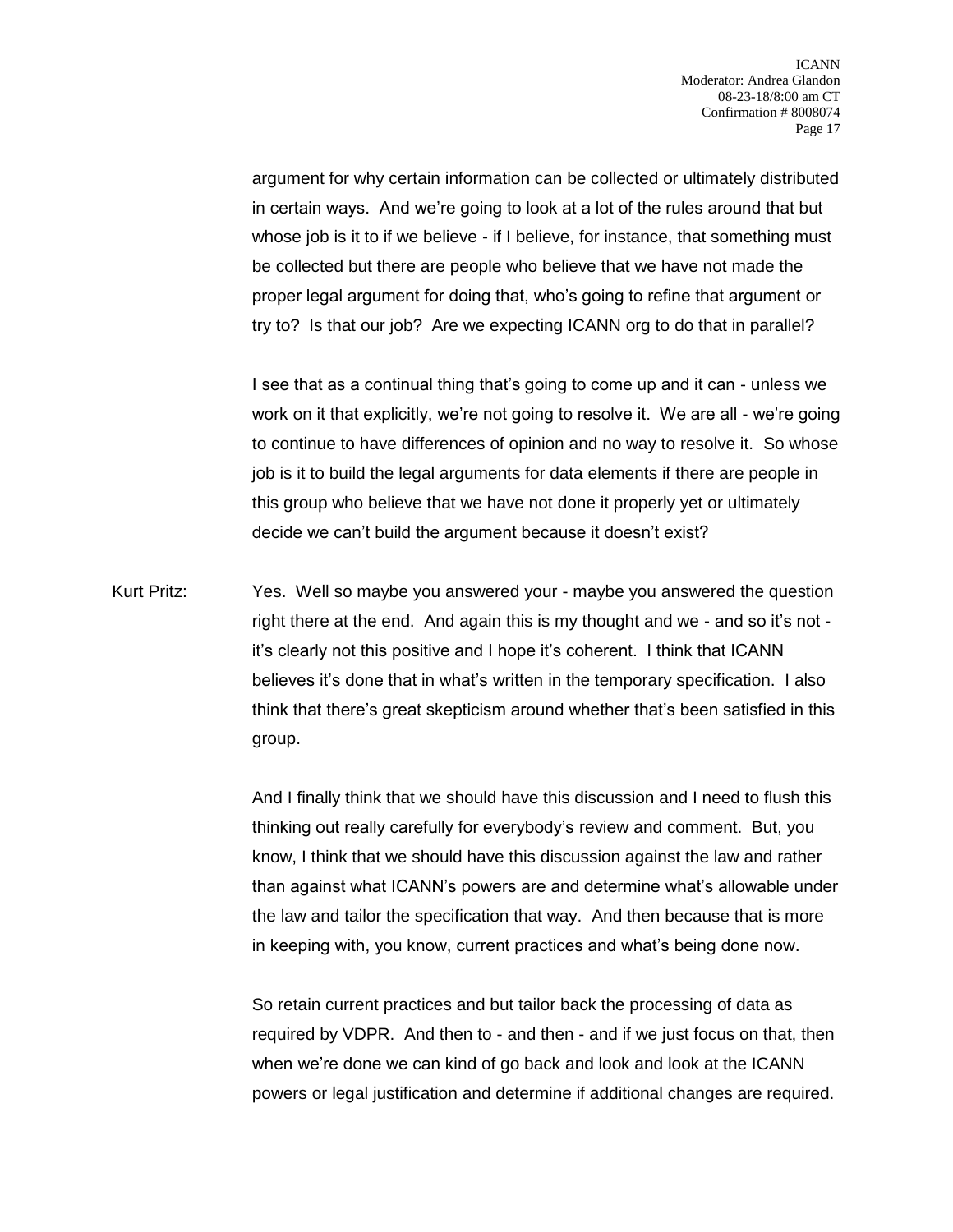So I kind of recommend that order of battle because it's more straightforward for us. Hi Milton.

- Milton Mueller: Hello. So.
- Kurt Pritz: Hi. I can hear you.
- Milton Mueller: Okay can you hear?
- Kurt Pritz: Not very well, though. That is as long as you'd like to be...
- Milton Mueller: All right. There's that.
- Kurt Pritz: Much better, thanks.
- Milton Mueller: Okay. So yes. I agree with you Kurt that and I agree with (Alan) that we need to deal with these fundamental issues, what data needs to be collected and what data needs to be redacted. And I agree with you Kurt that ICANN in the temp spec thinks that they've already done that. And that's why I am making a big emphasis on coming to some kind of agreement on the redacted data elements. I think that that's the fundamental.

Certainly purpose and collection is an issue that is equally fundamental but it's very clear that we're not going to agree on that. However, we may be able to come to an agreement on, you know, what ICANN can publish within the limits of staying legal within the GDPR. And as I said in my email, I think this is like a very simple and doable task. We have a list of redacted data elements in the temp spec. Everybody can tell us, you know, I agree or don't agree that this should be redacted.

And if people don't think they should be redacted, they can provide a legal rationale for why they think we can be compliant without doing. Others like Thomas can provide arguments for why we might need to redact additional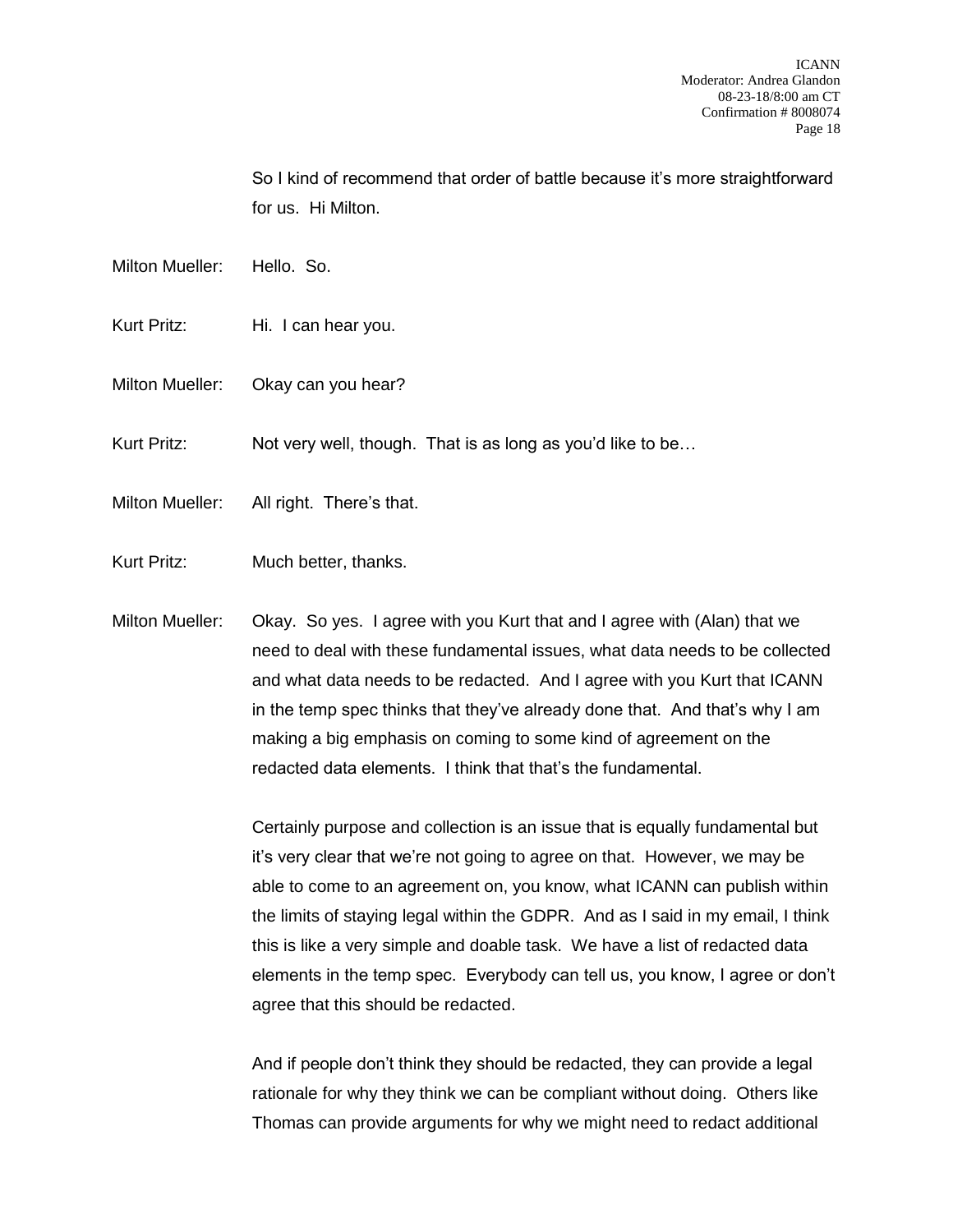things. But this is a very concrete and very focused discussion. I'm very wary of long discussions about principles or how we approach things, these sort of meta level discussions. I see them going on endlessly and not accomplishing anything. Why don't we just deal with something that's very concrete and specific?

- Kurt Pritz: Thanks very much for that Milton. Hi Marc? How are you?
- Marc Anderson: Hey Kurt. I'm well, thank you. Marc Anderson for the transcript. I raised my hand to make a point and Thomas put it real nicely in chat so I'm just going to read what he said. He says I guess our charter lays out the questions in the sequence to be used to answer them quite nicely. And that was really the point I wanted to make. You know, Kurt you seem to be, you know, trying to figure out where to start with our deliberations and trying to figure out the sequence to approach them.

And I guess my point is that our charter already did that for us. You know, it's in our mission and scope that laid out, you know, the sequence in order that we should discuss this, you know, part one, you know, purposes for processing registration data. You know, I think we should, you know, follow the charter, you know, and the sequence in order it laid out for us and use that for how to approach this work. Each section builds upon the next and I think the charter gives us a good blueprint for how to proceed.

Kurt Pritz: You know, I'm - oh here's the charter. So - yes so the - so to really then comment on it. So here's the part I disagree with is, you know, where it says the terms of the temporary specification, you know, purposes for processing registration data, you know, it lists those questions in A. And then it says, you know, these questions under A are gating for the team's discussion of access, which is going to come later.

> So I think that maybe these are questions in order of importance but not necessarily in order of battle. And so that's how I interpreted it. So given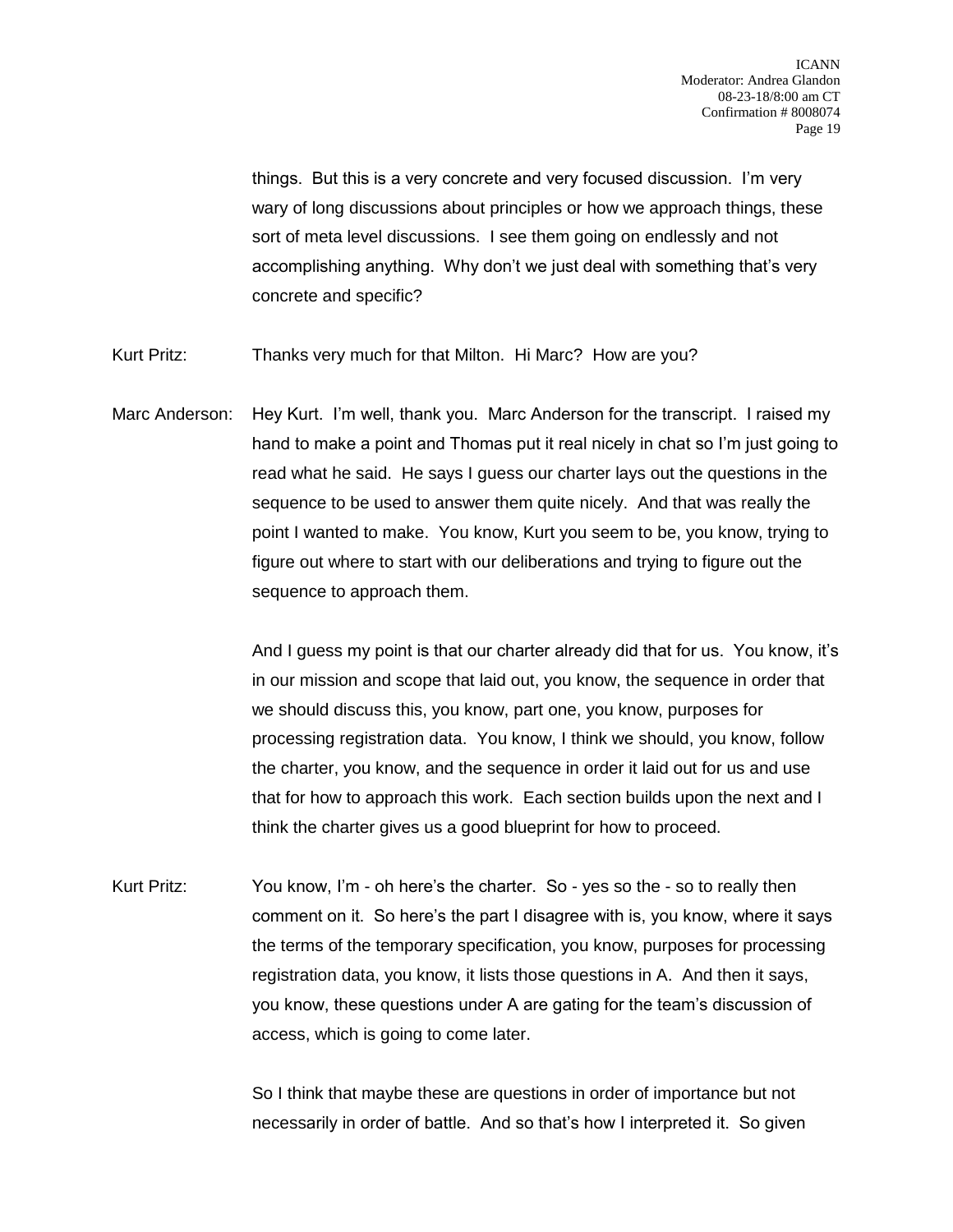your comment, you know, but your comment of course gives me pause to think. And so let me think about that. Go ahead.

Marc Anderson: Thanks. Marc again. You know, we as a working group can decide, you know, how we want to tackle these things of course. But, you know, I think the charter gives us a very good order to approach these things and in particular tackling purposes first is critical. You know, I promise you, you know, none of us on this group agree on purposes right now. You know, I would even venture to say, you know, in the stakeholder groups you would get different definitions on what the purposes are.

> And if we don't come up with agreed, you know, upon set of purposes for our deliberations, you know, we're never going to be able to agree on some of these other points. So this first charter step of looking at purposes and coming up with, you know, for our own, you know, sanity and to help our own deliberations, you know, we need to have an agreed upon set of purposes to proceed with our work. You know, and so I, you know, suggest we really take a hard look at the order that the charter gives us and in particular tackle purposes first so that we can at least as a working group have an agreed upon set of purposes to guide the rest of our work.

- Kurt Pritz: Thank you. Kavouss? And (Alan) I think oh go ahead Kavouss. I'm very sorry.
- Kavouss Arasteh: Yes. Yes I'm sorry. Yes if I could talk. I think I agree that we need to discuss or debate the purposes however with respect to what data should be provided that you have touched upon very briefly in the small team of GAC of six people. And then we - perhaps we come up with some sort of outlook of that. I don't know how quickly we should do that but it is in our agenda during the next meeting of the small group of GAC. But not - we have not talked about its purpose but I think that is good. First we have to talk about what is the purpose and then what are the data to be provided and then how should we transfer. Thank you.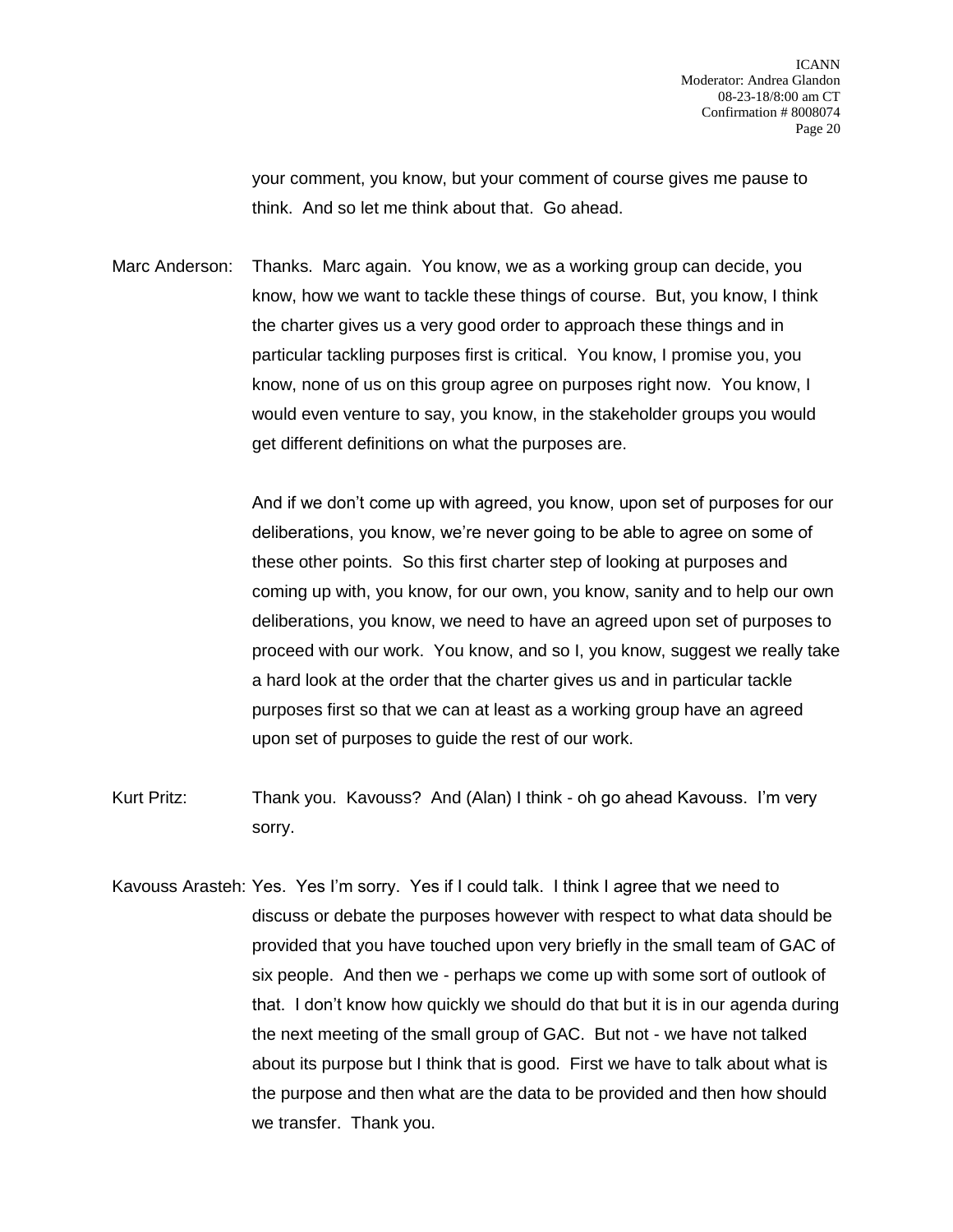ICANN Moderator: Andrea Glandon 08-23-18/8:00 am CT Confirmation # 8008074 Page 21

Kurt Pritz: Thank you very much Kavouss. Milton?

Milton Mueller: Getting muted. There we go. Of course Marc is right that the purpose issue is primary. What I'm afraid of having been debating purpose of who is since 2005, I'm afraid that we're going to get stuck there and that we will never agree on purpose. Now I don't mean to be pessimistic. Maybe Marc knows something about what's going on here that I don't. But what I think will happen to be blunt is people will in any regarding any purpose they will decide will this definition of the purpose give me the data that I want and they'll work back and from that. They will really be debating what data they're going to get access to.

> So in some ways I think yes we do have to deal with the purpose issue but I'm - I think that people will in effect be debating data elements anyway. And I would be happy if we could deal with purpose first. I wouldn't oppose it but what are we going to do when we discover that we don't agree and there's no budging of positions and the debate that's been happening for essentially 12 to 15 years is not going to be resolved in this month.

- Kurt Pritz: Well the debate's going on so long we have to bracket it with plus or minus year and a half. I think that - so well I have a pragmatic thought but let's let Marc respond.
- Marc Anderson: Thanks. Marc Anderson for the record. You know, I 100% agree with what Milton's saying and certainly this is, you know, what he described is exactly what we experienced on next gen RDS PDP. But, you know, this group, this EPDP was formed to break this deadlock. You know, we as a group we have to find a way to get past this. You know, we also, you know, it's going to be awful hard for us to debate and come up with recommendations on other sections, you know, if we don't agree on or don't have an agreed upon set of purposes.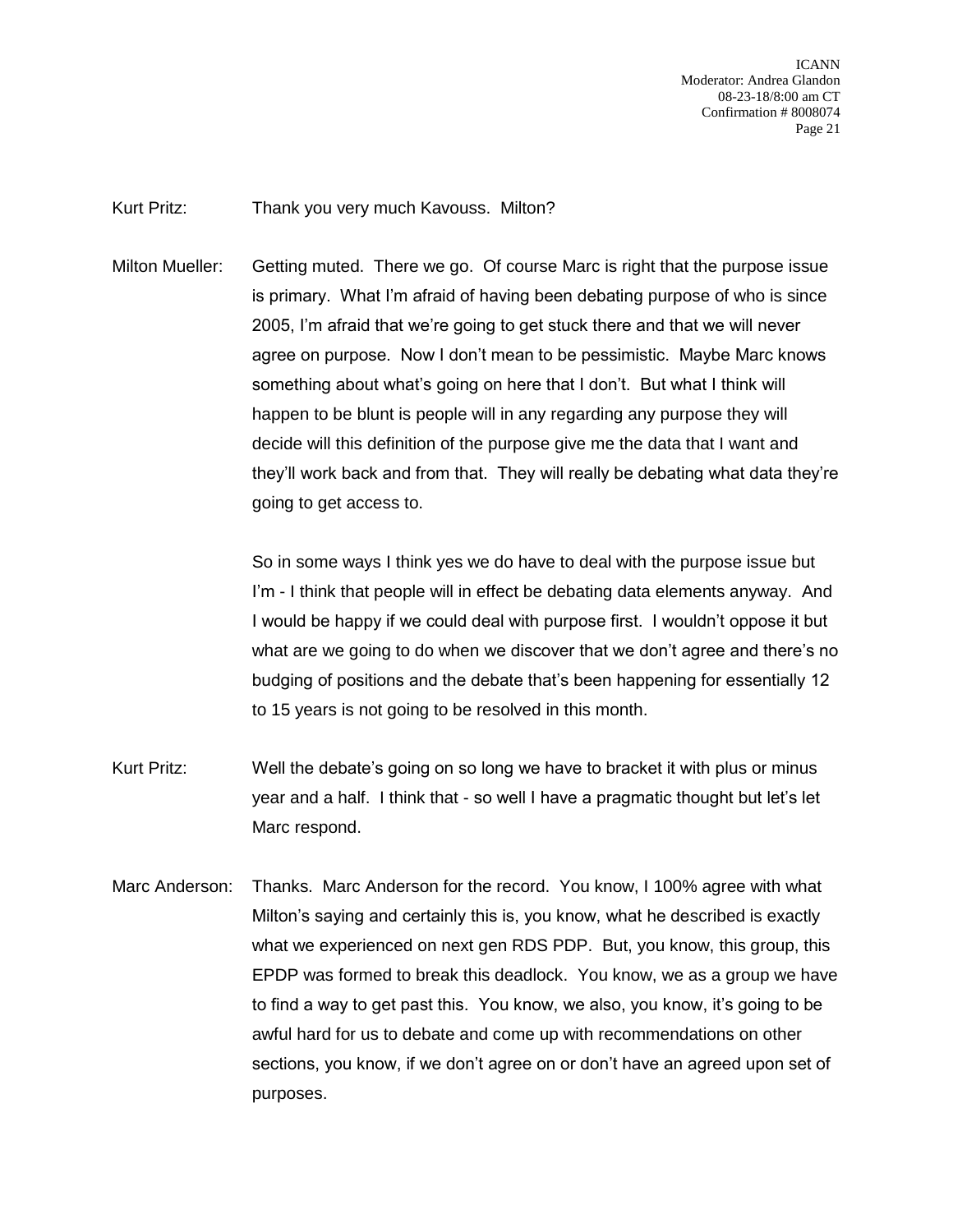You know, and so, you know, without disagreeing with Milton, he's, you know, 100% right. You know, we as a group have to find a way to move past that. That's what our job is and, you know, one way or the other we have to address this if we're going to be able to move forward.

Kurt Pritz: So if I - so this has been really thoughtful. Thanks everyone and by the way, you know, you - when I say things like that they're not throwaway lines. When I say it's been a thoughtful discussion that's one of my better compliments. So it's genuine. And so our thoughts leading up to this meeting and about what to talk about next and then this hierarchy we laid out actually we went to the sections in the temporary specification, the ones listed under 4.4 that are the purposes of the data, the legitimate purposes that are listed.

> So my, you know, I'm - so naturally we gravitated towards the base issue partly because there's privacy board advice on these that'll provide us with some direction. But also that, you know, it's among the more important and basic issues. So let's - let me think about a way to, you know, have the discussion of these use, you know, the purposes of data that are listed as legitimate under this temporary specification alongside those charter questions because - that set of charter questions because that's where we were going to start.

So I think, you know, I found great value in what everybody said on this. So the debate has to be had. You know, I think Milton's point and I'm starting to talk too much but I think Milton's point went to but let's talk about these issues if I can sort of amend what Milton said. You know, let's, you know, when we have the discussion on these issues let's make them, you know, temporary specification focused so that we can be pragmatic and not have a debate in about general principles without talking about the details and the temporary specification. But, you know, hopefully we - to address what Marc said, you know, in that conversation cover the issues that were in the charter questions. Don't - I'm going to stop talking. Marc, please go ahead.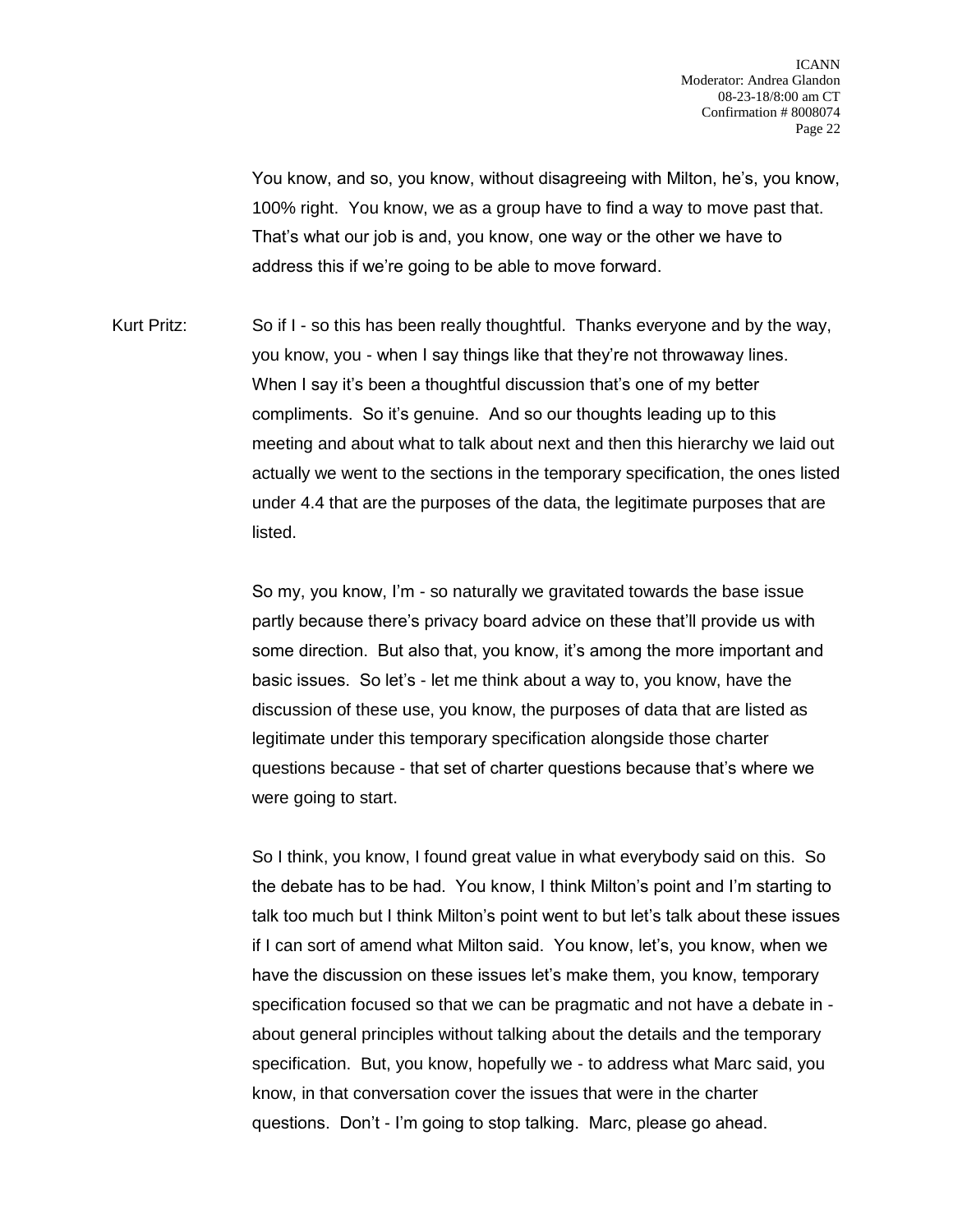ICANN Moderator: Andrea Glandon 08-23-18/8:00 am CT Confirmation # 8008074 Page 23

Marc Anderson: Hi Kurt. This is Marc. You know, Milton's point that people do tend to sort of justify I need this data and so therefore when we define some purposes that explain why I need the data. And that is a trap that sort of fall into. One of the things that you would catch in a privacy impact assessment is that really you're trying to solve particular problems, right. The problem could be I'm just trying to set up a business arrangement with someone or a problem could be I'm trying to expose counterfeiting or piracy where protecting like (unintelligible), whatever. There's a variety of problems that you're trying to solve and that's where you always start.

> So you were trying to solve a problem. You may or may not have to collect data in order to solve the problem. Then you assess which data are required to solve the problem and then everything sort of flows downhill from that. Like great. Now I've got the data. I'm protecting it. I'm solving my problem. Is there anybody else in the organization who might need access to this data? Okay great. What's - what boundaries and fences do we build around that?

> So as we discuss purposes, I think we should come back to the problems we need to solve like people are hijacking domains, for instance. Those will also be controversial. Some of us will have higher - set higher priority to some problems than others and some may even disagree that things are actually problems. But I think we'll probably be closer together on those than one might think. So yes don't start with data. Start with what problems are you trying to solve. What data are required to solve those problems? What do you do with that data once you have it?

Kurt Pritz: Thanks Marc. Hadia? Hi Hadia. I think you're still on mute.

Hadia Elminiawi: Okay. So can you hear me?

Kurt Pritz: Yes. We sure can.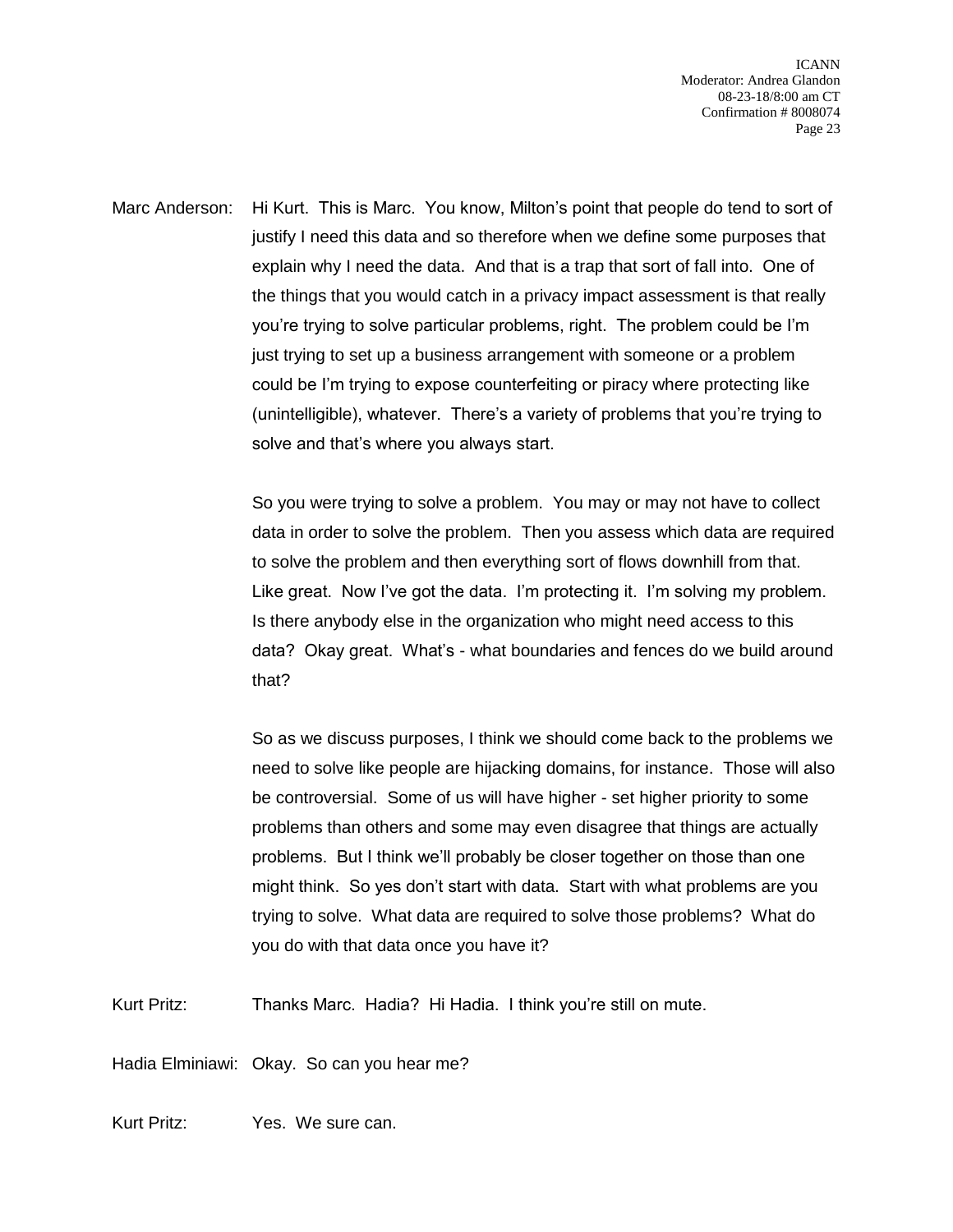ICANN Moderator: Andrea Glandon 08-23-18/8:00 am CT Confirmation # 8008074 Page 24

- Hadia Elminiawi: Yes. So I have just a quick comment with regard to okay the so I had to (unintelligible) purpose and this (unintelligible) too much in conversations too much. We must remember that the reason we're all here is confined to the GDPR. And the purposes from data listed turn out to be in compliance with the privacy laws, then we're good. As for any discussions that have been going on for 12 years or more and all the other debate, they're really important but to be addressed in another setting. So I think that we should aim for is to make sure that the purposes listed do comply with the privacy laws rather than worrying too much about what we really would like to see or wouldn't like to see (unintelligible) that have been done for 12 years or more now. Thank you.
- Kurt Pritz: Thanks, Hadia. So your statement sort of is in response to Mark that the statement of the problem is does the temporary specification comply with GDPR maybe. Okay, Alex.
- (Alex): Yes thanks, Kurt. It's (Alex). You know, I think just thinking about how we tackle this I think as people have noted, there's lots of ways to do it. I do like the kind of way you laid it out on how we – on how we may go about working through the work that we need to do in the slide here. It seems to me that, you know, debates around purpose, what happened in the Section 2a here. But maybe what we need as a group is to kind of see the schedule and understand kind of what's going to be discussed and where.

And another suggestion may be regarding the comments that we work based on the charter, which I think is an interesting one. Maybe if we somehow mapped the schedule based on this little flow chart that you have here and include the charter questions for each piece of work that would be helpful just to lay out the roadmap and then we could debate priority and what should come from where once we – and when – once we have a better idea of, you know, how this process is implemented moving forward. Just a thought.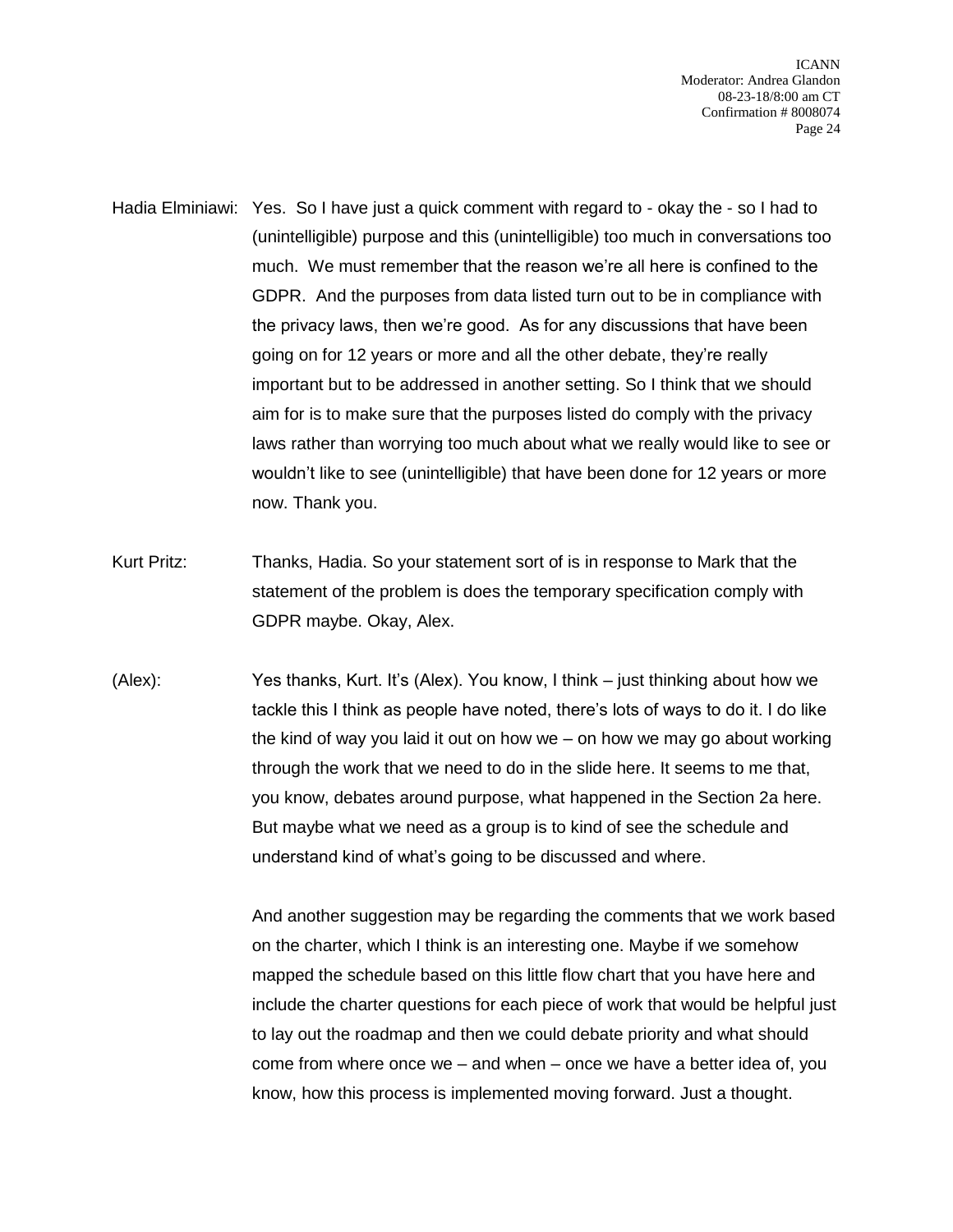- Kurt Pritz: Yes, thanks for that, Alex. And, yes, I was I was just going to reaffirm that. Kavouss.
- Kavouss Arasteh: Yes, somebody said that discussions or debate on purpose would be theoretical and abstract. So it is difficult to believe that because if you look into the temporary specification several areas we have legitimate purpose so purpose is (unintelligible). And moreover, I don't think any activity the word without any purpose or without any objectives, I don't agree that the abstract and so on. If purpose of the data to be collected is abstract and (unintelligible), the whole thing is abstract and (unintelligible). So it is difficult to agree with that. Thank you.
- Kurt Pritz: Thank you, Kavouss. Stephanie.
- Stephanie Perrin: Thank you. Stephanie Perrin for the record. And I don't want to prolong an abstract and theoretical discussion but there is a fundamental problem that has haunted ICANN since it was started with respect to the purpose of registration data. We are operating in a multistakeholder environment and the concept of purpose, of gathering that data, has always been construed from the get-go from the incorporation as providing to certain stakeholders data about registrants of domain names that they find useful, interesting, I put "need" in air quotes because obviously the need is not proven.

Now, we are now attempting to retrofit a suite of policies including the contracts, which are not policies, but which are the only repository for Whois policy at the moment, in my view, we're now trying to retrofit that so that it does not violate data protection law, notably the GDPR even though it has violated data protection law and the DPAs have been telling us this since, well, 1996 in my calendar. So, naturally we have a hard time determining purpose because many of the stakeholders that are very powerful at ICANN consider that their purpose is the same as the registrar's purpose.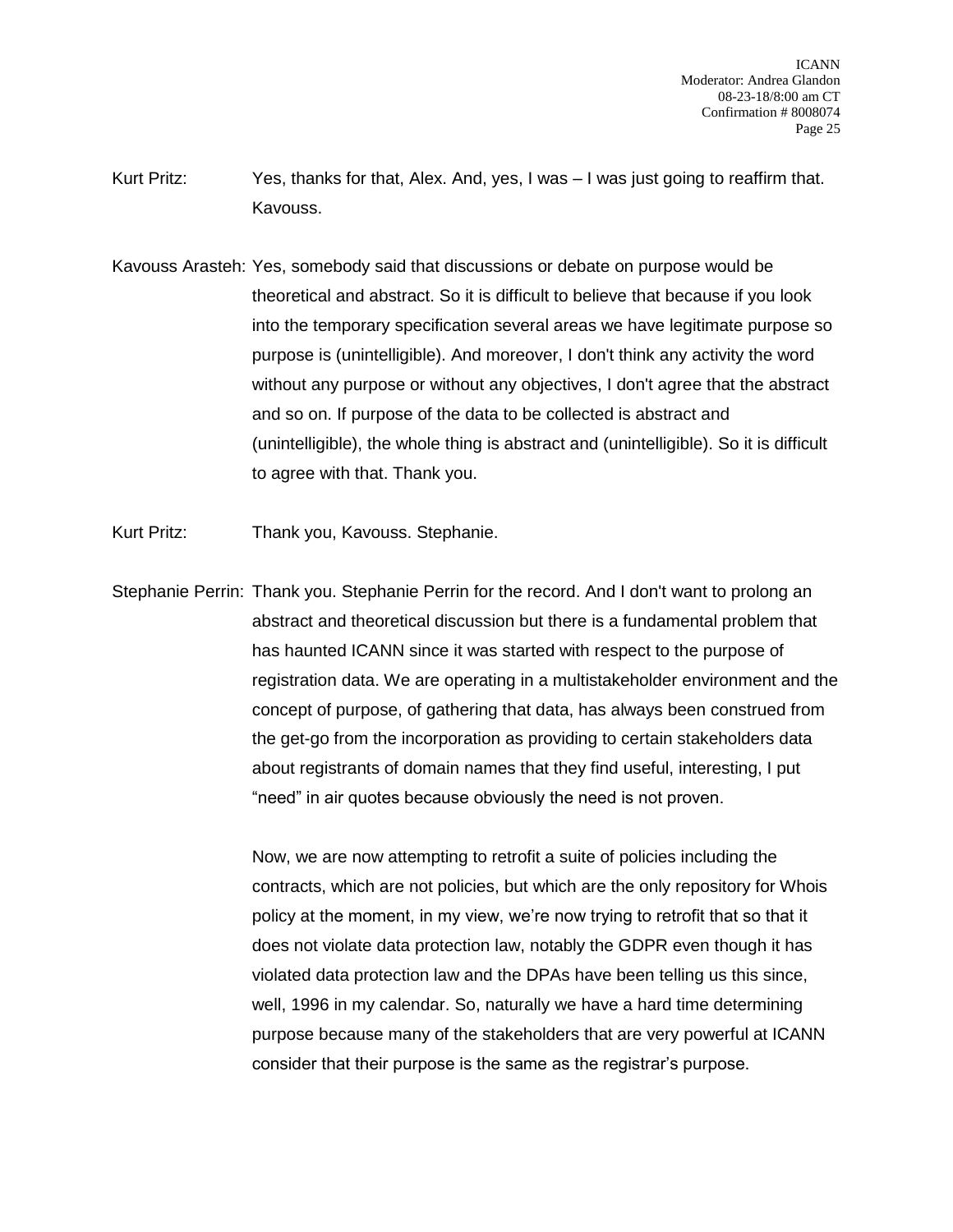Now the actual purpose of gathering registration data from a data protection perspective is to allow a domain name to function, to put it live. And you gather it to pay the registrar and various things like that. But publishing it is not a legitimate purpose. The reason why we continue to fight over purpose, as we did in the RDS, and before we even talk about tackling purpose, I would force everybody to listen to the last two years that some of us have put in on the RDS because we actually raised most of the arguments and were getting somewhere on the RDS.

But if we have to fight that fight all over again we're not going to get anywhere. The purpose of gathering registration data is a narrow one; ICANN's remit is a narrow one. The data commissioners have written to ICANN saying you do not have the remit to set up a repository for data for law enforcement purposes. That does not mean that any of these parties that have a legitimate need to get data for certain narrow reasons cannot access the data. But we continue to talk about Whois as a public repository that is serving the needs of the stakeholders, and frankly, that's why this will fail if we cannot get beyond that. Thank you.

Kurt Pritz: Thank you, Stephanie. Milton.

Milton Mueller: Yes, so what Stephanie said is close to what I was going to say. And I particularly wanted to address Mark's comments, so he said, you know, what problem are we trying to solve and therefore what data do we need? And that is precisely what went wrong with the purpose debate. Essentially you're collecting use cases of the data rather than asking why is ICANN collecting the data in furtherance of its mission as the coordinator and policy maker for the domain name system.

> So if we start out by asking what problem are we trying to solve, well, that's essentially an invitation for any stakeholder who wants data about domain name registrants to say hey, I could use this data to, you know, it would be really convenient if people would put their driver's license number into the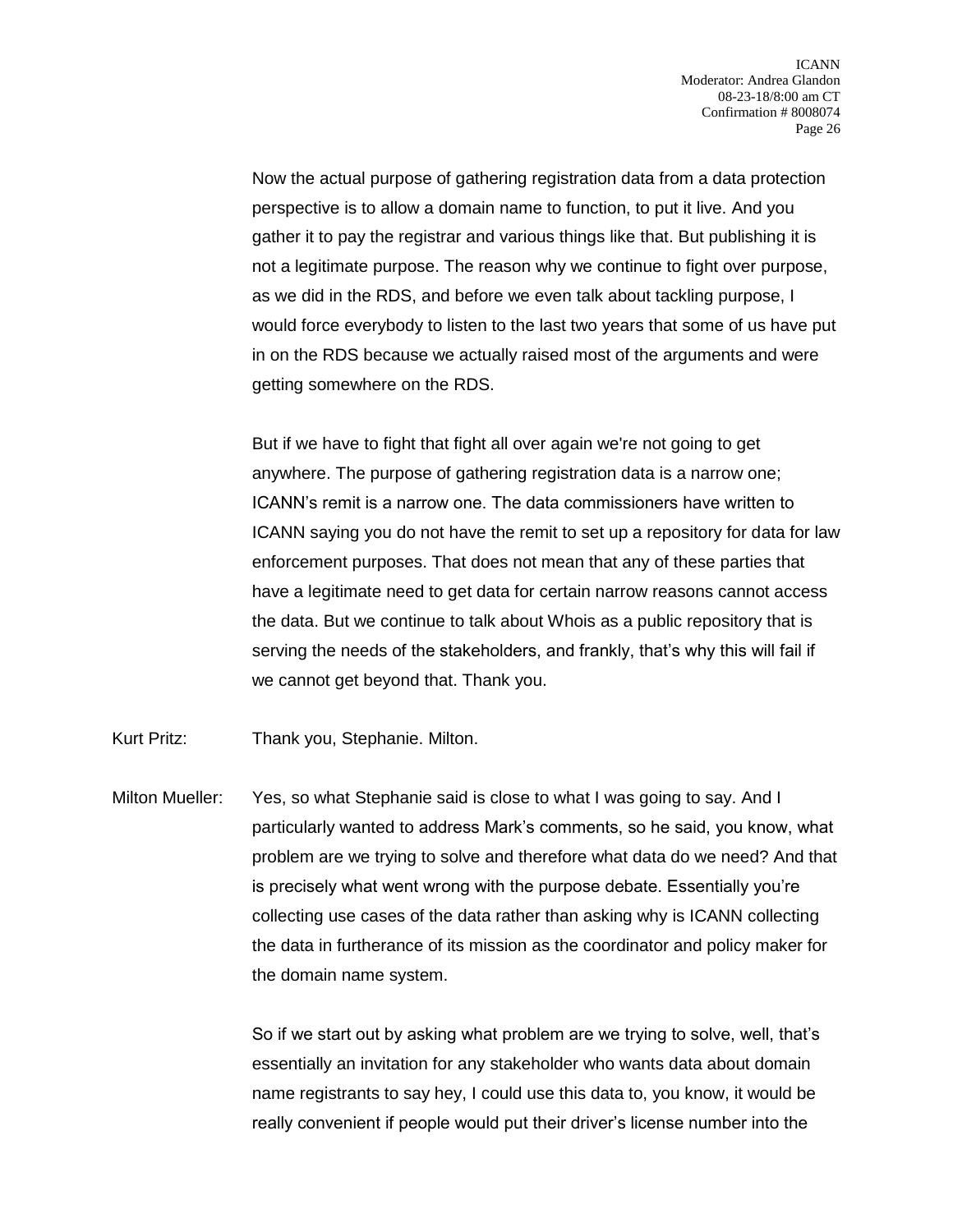DNS registration because then I could really track them down easier when they commit a crime. That's not ICANN's purpose; ICANN is collecting the data in order to make, as Stephanie said, the domain name function.

So if we debate purpose we have to start out with a very, very clear and hard line between the notion of ICANN's purpose and a use case that third parties want to use the data for. We have to start with that, otherwise we'll get nowhere, I guarantee it.

Kurt Pritz: Mark. Thank you, Milton.

Mark Svancarek: Yes, this is Mark. Just let me try to clarify what I'm trying to say. For instance, if I have a problem that someone is using my trademark, Microsoft, my trademark, as a method for launching a phishing attack, so how can I solve that problem? Well I could – I could say I detected the following domain name, now I need to contact the people who are operating those domain names and make them stop.

> If there is a method to contact those people, make them stop and holding them legal accountable without any access to a public directory of data, then you've solved the problem without collecting any data or justifying the collection of the data or justifying the publishing of the data. And so you are right that if we continue to – if we continue to be so data-focused like I want this particular data string and here's my justification, you can lose sight of the problem. The problem can be solved possibly in multiple ways.

For instance, if I had a guarantee that by going to a registry and a registrar that they would contact their registrant, turn that around within a certain amount of time, be accountable to that at some level, maybe that problem doesn't require me ever seeing that data at all. Probably not, that's probably wishful thinking but it's that kind of thinking that can allow us to move ahead and not be so hung up on any particular piece of data.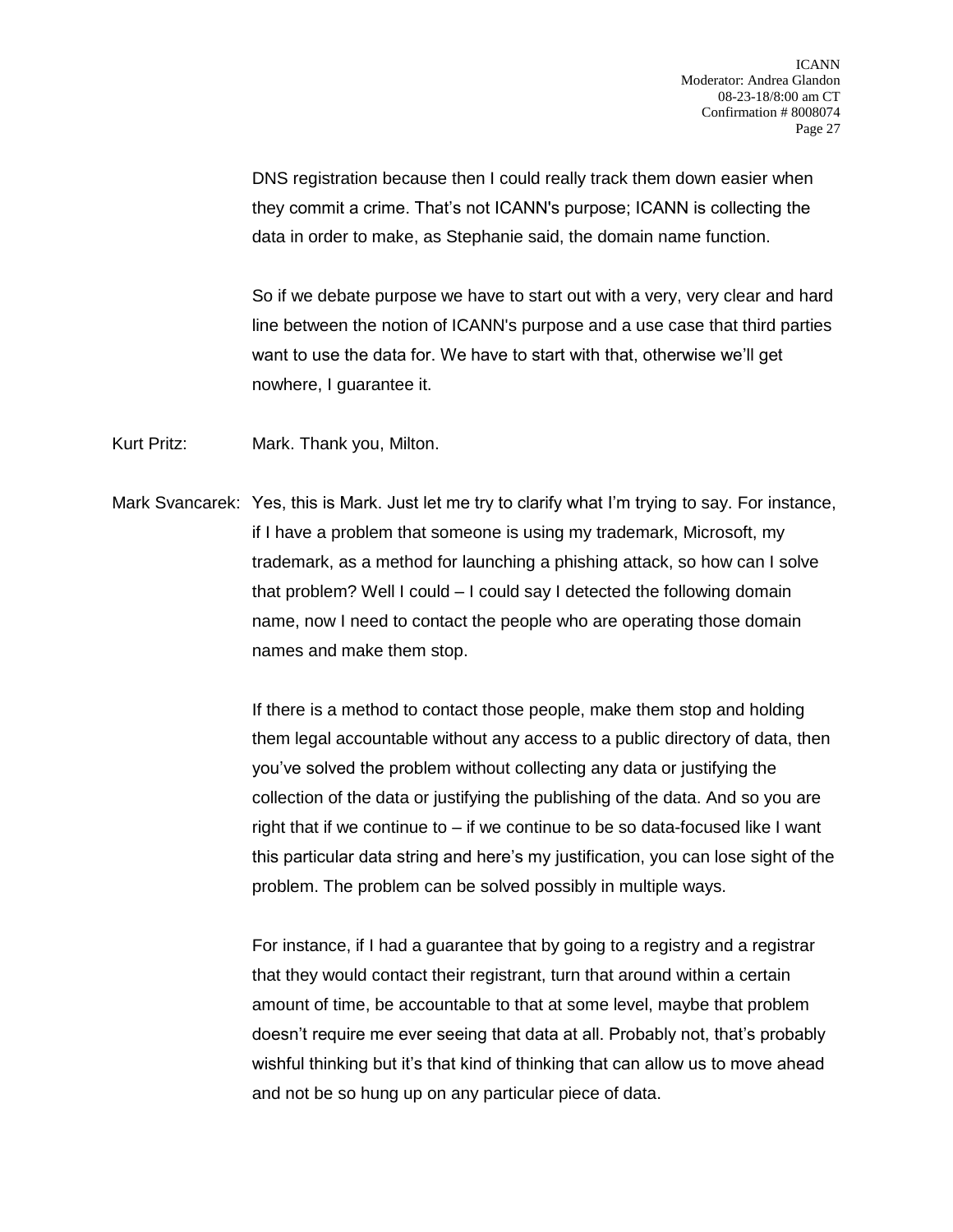If we scope our policies very, very narrowly such that they don't touch, you know, like what I just said, is okay, what's the SLA for the registry or the registrar following up with the registrant. You know, is that a policy they did somewhere else? If we scope ourselves very, very narrowly and we don't touch those things then we have to resort to these very brute force methods such as publish an entire directory of stuff and let me crawl through it. So there's more than one way to skin a cat.

I do, again, acknowledge the trap that is – there is an attractive piece of data I found trying to justify why you should publish it to me, and I do agree that we should avoid that trap where possible. But – oh okay, well, there's a lot of feedback in the chat. I'll sit back and be quiet.

- Kurt Pritz: Yes, and so I'd like to draw a line under this discussion. So Benedict, we haven't heard from you yet so please go ahead and then Marc and Milton, if you could just restrict your comments to, you know, responding to questions because you've made your point and we'll let Thomas talk. So, (Benedict), how are you?
- (Benedict): Hey, Kurt. It was actually just another example to support Mark's and Mark with a K's point that law enforcement equally doesn't actually need access to quite as much data as it thinks it does if we can find smart solutions. So if we in this group are able to turn around to law enforcement and solve the pivot problem that we've discovered previously, i.e. tell me all the domains that this registrant owns, these – I think we'll find that these requests of bulk access will go away and so again, let's just talk to the – my point is merely to say let's talk to the technical folks and try to solve some of the problems more smartly without needing large scale and bulk access. Thank you.

Kurt Pritz: Thanks, (Benedict). Marc.

Marc Anderson: Thanks, Kurt. Marc Anderson, not to be confused with Mark with a K. But I do want – I did put my hand up jump back into the queue because I think Mark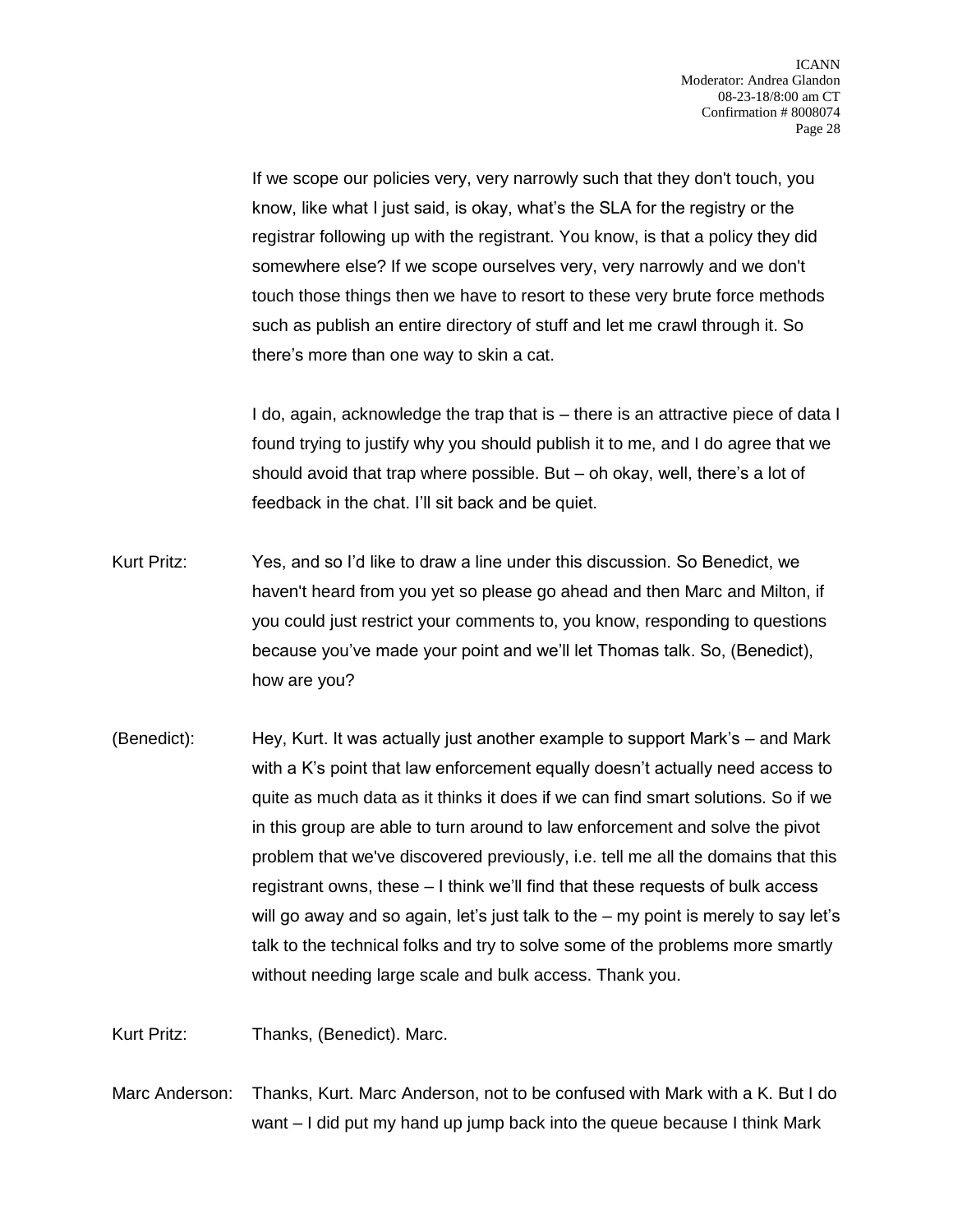made a really important point about how focusing on the data itself is a bit of a trap and, you know, and it's been a trap on previous efforts and focusing instead on purposes is really important. And he used the, you know, the intellectual property protection purpose as an example. And I think that's a good example, you know, and to Benedict's point, you know, I think it also applies to law enforcement.

It is, you know, if we focus on the data rather than the purpose we're going to get ourselves caught in that. However, if we make sure we're addressing, you know, the purpose you know, then I think we're setting ourselves up for, you know, a lot better chance at success. You know, I think, you know, Mark's point is, you know, we don't necessarily have to identify the data that needs to be collected; we need to identify a way to meet the legitimate purposes of people who are trying to protect their intellectual property. And, you know, the same applies to law enforcement.

And so I thought he put that really well, you know, and I know we're supposed to avoid doing, you know, sort of plus ones, but I thought that was a very good, you know, point and something, you know, the rest of us should take note of. You know, focusing on ways to meet the legitimate purposes is a much better path forward for us. Thank you.

- Kurt Pritz: And Marc gets to neatly come back to the very first point he made when we started this discussion so that was well done. Milton.
- Milton Mueller: Yes, I think I was also actually encouraged a bit by what Mark with a K said because he recognized that there is a distinction between the purposes of the third party and the purposes of ICANN. And I think that's important thing, and that's what I think we – that's the distinction that we need to make. So here's how it works in operation. ICANN needs to collect certain data to fulfill its purposes. Its purposes are not intellectual property protection; its purposes are not law enforcement or any of the 37 other possible uses.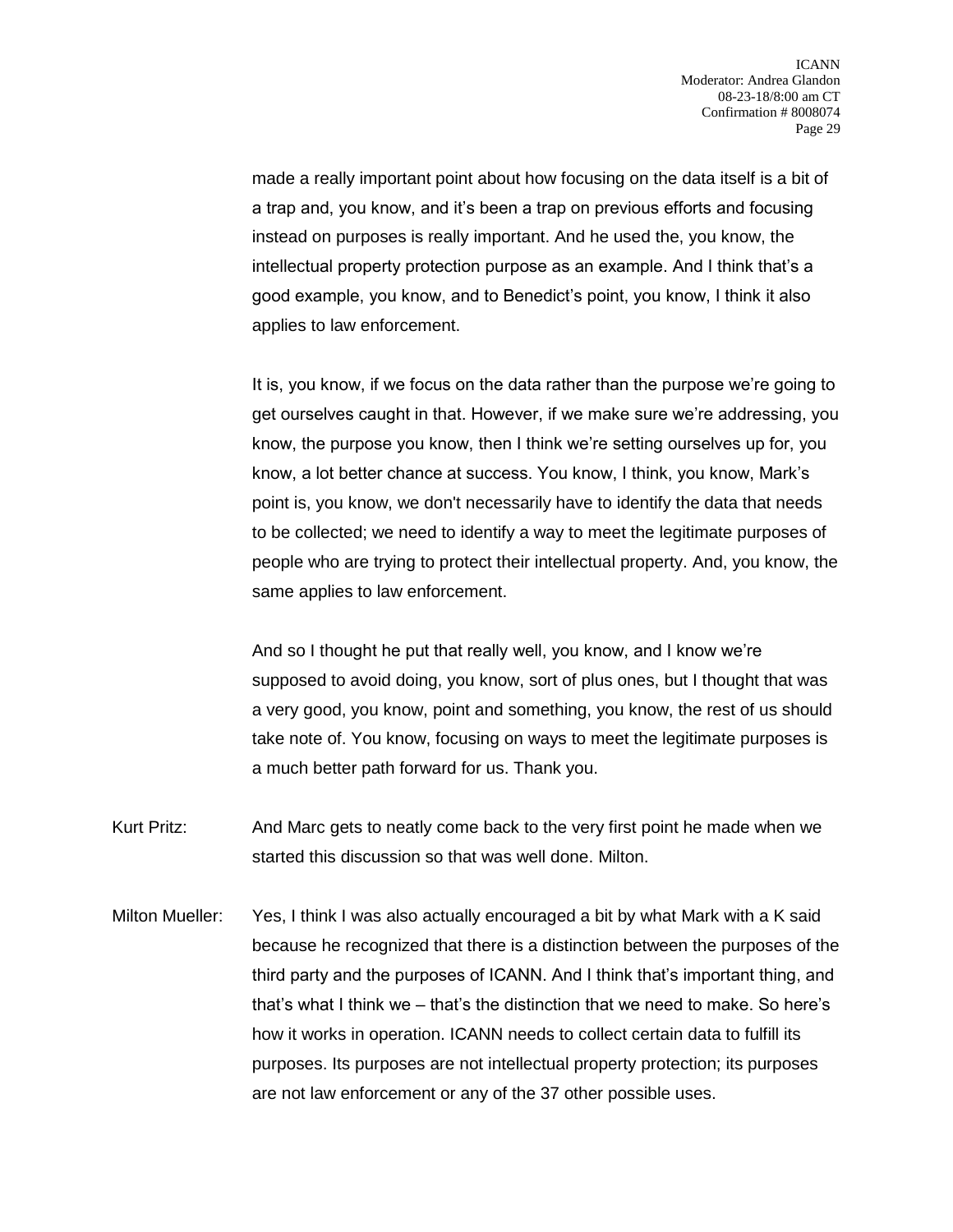However, the data it collects may be useful to people with legitimate purposes. And they can get access to that data following certain procedures when they have a legitimate interest. So if we understand this distinction between the third party purpose and ICANN's purpose, what ICANN's purpose regulates is the data that it collects and legitimate interest regulates when and how people get access to that data.

And if we can recognize that and we define ICANN's purpose narrowly but recognize that people with different purposes will get access to that data and it will be useful data, you know, obviously ICANN is going to collect the name and identifying information about the registrant, so, you know, trademark owners or other people are going to get that if they get access, I think that we can make progress. It's when we confuse the third party purpose with the purpose of Whois that we get into trouble.

Kurt Pritz: Thanks, Milton. Thomas.

Thomas Rickert: Thanks, Kurt. And hi everyone. I guess we should probably bear in mind that, you know, the purposes for data processing and the legal basis, according to Article 6 need to be looked at in combination. So a starting point, and I think it's worthwhile doing the sort exercise of actually asking ourselves what data do we need for ICANN to perform its mission for the registrar and the registry to be able to perform the contract with vis-à-vis the registrants, i.e. the data subjects. That's what the Article 6.1b and that's something where you don't need any additional consent or otherwise from the registrant, nor do you need to do a balancing according to 6.1f when it comes to legitimate interests.

> And that's what forms the basis for all data processing, right? And then you can ask what additional data or data processing might be required and that could include additional collection based on consent, should you wish to do so. I'm not a fan of consent but, you know, looking at what's required to perform the contract should always be the first step.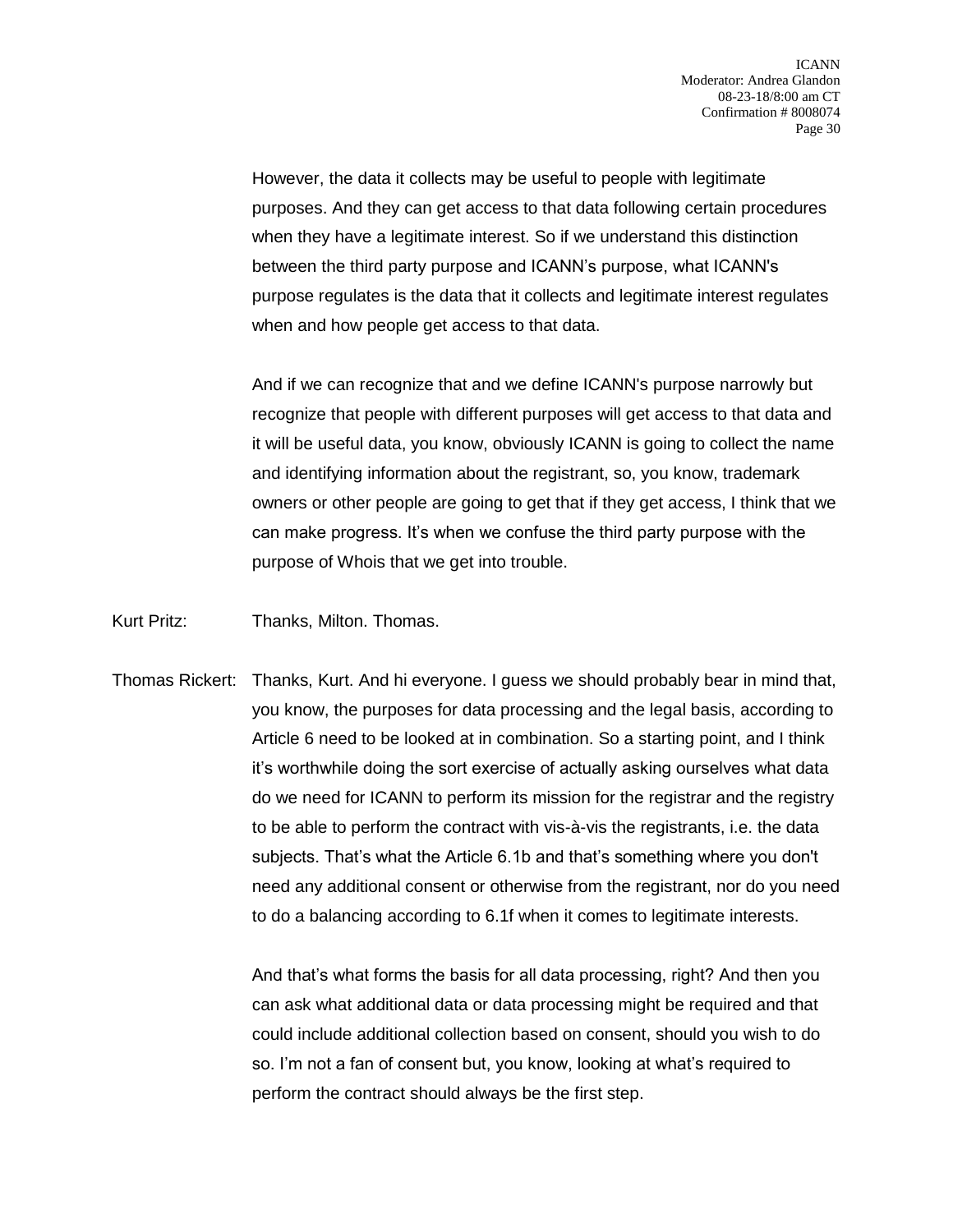And then, you know, you can only transfer to other parties, you can only disclose to other parties what you have legitimately collected. And there is a prohibition that's been established by the European Court of Justice that you can't do data retention without a good reason to collect that data, so that you just have data in your databases just in case law enforcement needs it and law enforcement is the typical customer for that.

So I think if we go through that thought process then we can hopefully settle on the set of data elements that can be collected in the course of domain registrations, and then we can move on from that and, you know, answer the subsequent questions such as what data can then be passed on between registries and registrars or disclosed to third parties. You know, there's more to say about this but let me stop here.

- Kurt Pritz:  $\Delta I$  all right, so I really want to  $I$  really wanted to get into some substance today and so one of the sessions we will devote to the purposes of what are the purposes of data we will tick off the box because we've done it today. Emily.
- Emily Taylor: Hi, I'm slightly confused how we got into the middle of this discussion. I think it is sort of inevitable that we want to kind of wade into the substance as you've said, Kurt. I agree with a lot of what Thomas said in his last intervention. I think that I may have missed it but I think that as well as looking at, you know, taking the sort of inner circle of what's necessary to perform the contract registry, what sort of data processing is necessary there, there is something else that sort of slightly uncomfortable and that is ICANN's wider mission given its sort of coordinating role and the fact that it is this multistakeholder organization.

And you know, the GDPR itself recognizes that there are legitimate purposes for – and also exemptions from, you know, such as, you know, law enforcement, even and enforcement of civil law. I think thought what's missing from our conversation and often the conversations about Whois within the ICANN environment is some sort of sense of these tag – well,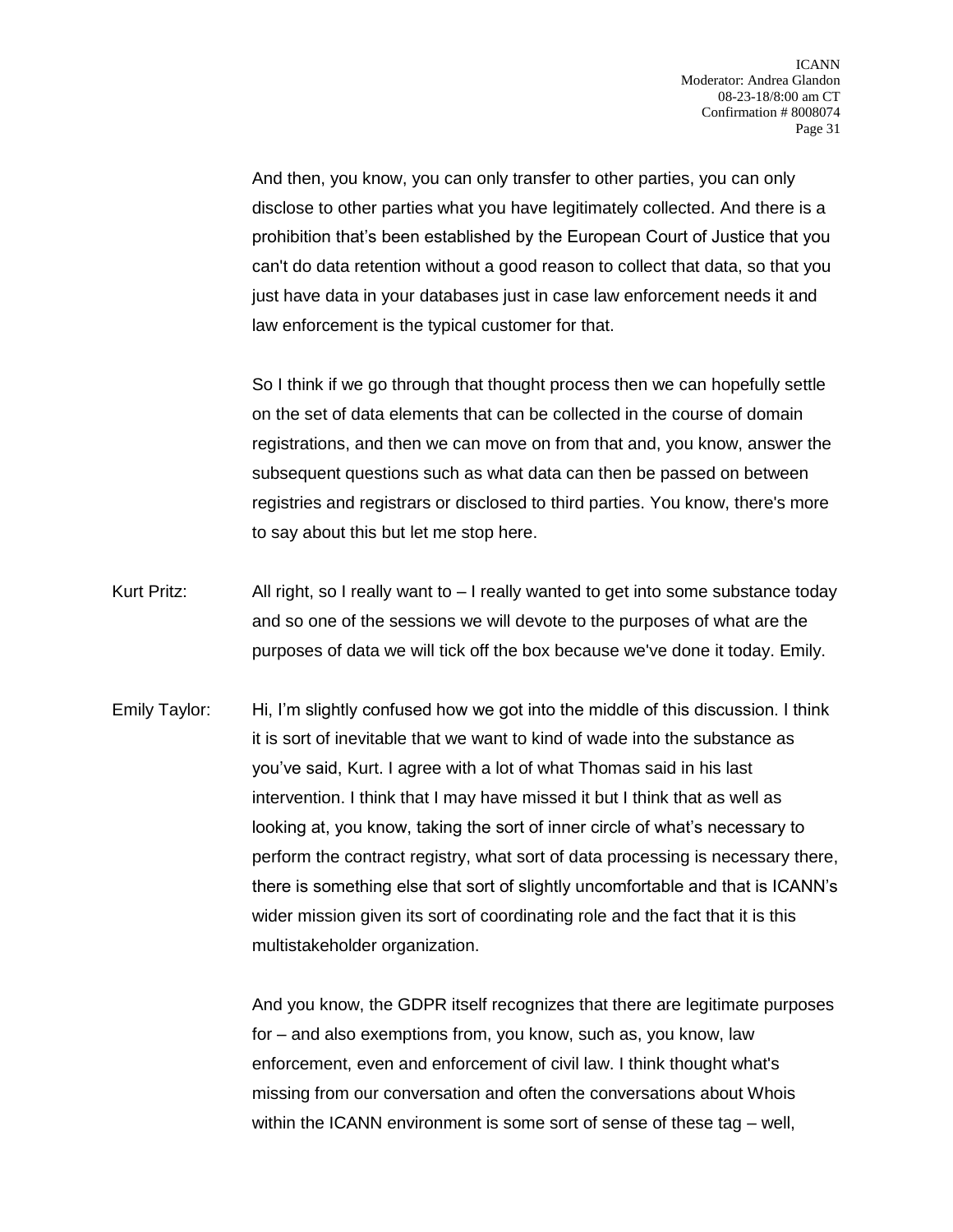these organizing principles that you see in fundamental rights and human rights discussions which are about necessity and proportionality.

So, you know, (unintelligible) everybody likes processing data, accessing data or research is very keen to maintain access to big lumps of data, but that's not the same as it being necessary and it's not even the same as it being proportionate. If there is a low proportion of domain names overall that are used in connection with crime or used in connection with trademark infringement or whatever. And I know that for those involved in that sort of work it feels like every domain is like that but for the contracted parties it is a minority of domains overall.

It may be legitimate to share that data but it might not be proportionate to publish it for everybody and that seems to be very much in line with the way that European courts view mass collection of data in different contexts with law enforcement purposes. So I hope that that just – I just wanted to pitch in on the…

((Crosstalk))

Emily Taylor: …in some way. I'm not really sure where that takes us. Personally I think that those who recommended that we just piece through the charter, the charter seems to me very thoughtful and well done document but many people seem to have taken a lot of time over and that's our actual instructions card, and so if we're circling around a lot us are very weary with having participated in Whois debates for decades it seems without any really satisfactory conclusion or meeting of minds, then maybe we are best served by just trying to piece through the task list as set out in the charter. Thank you.

Kurt Pritz: Thank you, Emily. Alan.

Alan Greenberg: Thank you. Alan Greenberg. I think one of the problems is that we have different opinions of what ICANN's mission is. And I don't mean different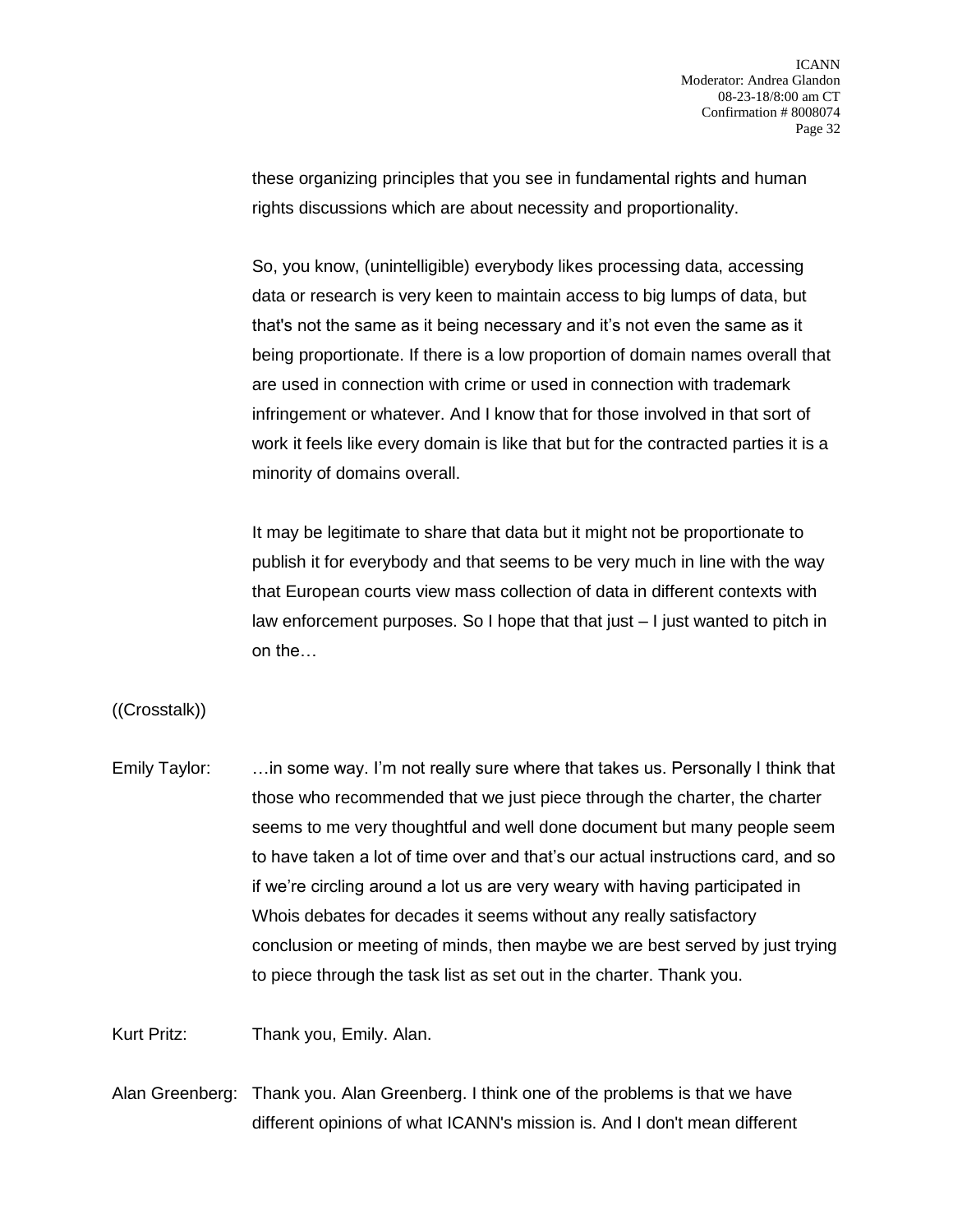opinions of the words but the actual mission. Certainly my belief is one of – one part of ICANN's mission is to ensure a secure and trusted DNS and that has implications. So it's not just what is ICANN going to do with the data but what does ICANN need to do to make sure that we can achieve that part of our mission. And that's where the tie in to things like law enforcement and third party interests lie.

And maybe that's a core question that we have to get out of the way first and it make going forward easier. The real question is, what are we allowed to do based on our mission? And as I said, I believe that making sure the DNS is trusted is a very key part of our mission, not just registrations of names. Thank you.

- Kurt Pritz: Thanks, Alan. Margie.
- Margie Milam: Yes, this is Margie. I was going to say something similar to Alan. But also to point out that we're confusing several issues. We talk about legitimate purpose but some of the things that we should be talking about is performance of contract. If you look at the contract that stem all the way from ICANN all the way down to registrant, there is an agreement in the registration agreement that the registrant is – submits to the UDRP process to resolve trademark related dispute as it pertains to domain names.

So this is squarely within, you know, the mission of ICANN. This is all part of the contract and providing a framework so that you can have that trusted DNS space and alleviate some of the difficulties that existed before ICANN existed and before the UDRP existed. So I just want to point out that the mission is not that narrow and there are reasons for third party access that relates to performance contract even and that's squarely within the GDPR as one of the, you know, ways of accessing data.

Kurt Pritz: Thanks, Margie. So yes, Thomas.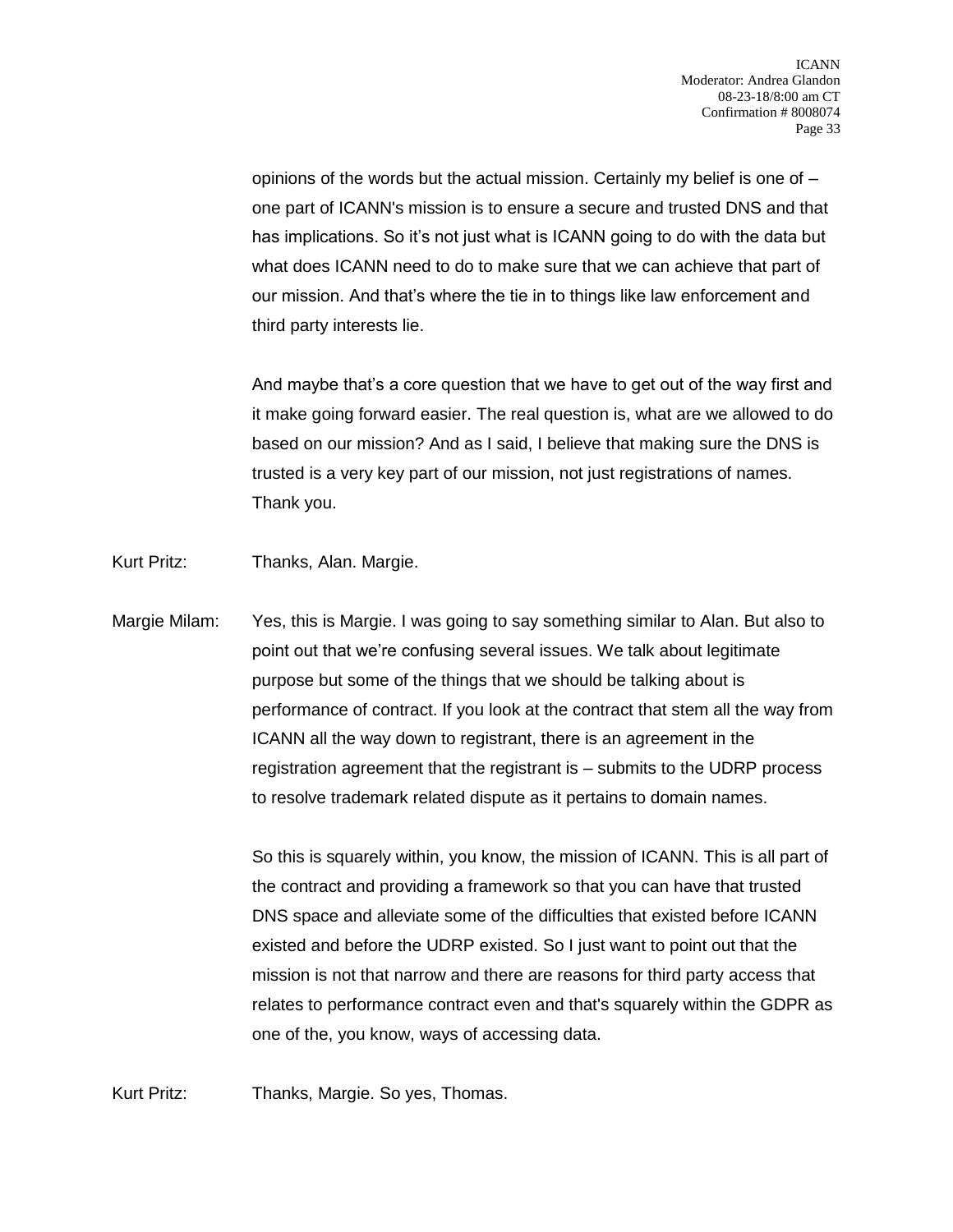- Thomas Rickert: Yes, thanks, Kurt. I'm following within interest the exchange in the chat and not only on the audio. But I think what we should really do is try to peel the onion. And, you know, maybe we can start by looking at the data collected for the registrant and look at what's required to register a domain name and maintain that registration. And then look at what additional data elements might be required for the other interests or purposes that have been voiced by some participants of this group. And then maybe after that, but maybe there's no need to add to it but I think we're conflating what's required to perform the contract as a registrar or as a registry, with the overarching goals that ICANN might have in its mission. And I think we should really try to slice and dice it and see what the data elements are that we need to perform those purposes or for those purposes.
- Kurt Pritz: Right. Thank you, Thomas. And that's a good segue, finally, so that onion is already partially peeled, right, the RDS Working Group undertook that – undertook that task. And while I'm not familiar with the results, you know, they should be the data that are necessary to register and administer a domain name and comply with the contract so it is like Margie said, to support UDRP which is a consensus policy.

So I think one of the homework assignments for the support team will be go back to that RDS discussion, that record unless someone here wants to volunteer it, and recover those elements. And we might, you know, contact registrars and registries directly and say, you know, what are the data element requirements that you have to register and administer a domain name and comply with the agreement. So I think that would be a beneficial you know, a good starting point for us because we need to go to school a little bit on the work that's already been done.

And so I want to pause, touch on a couple more things in this presentation and then segue onto what we're going to do for the next meeting which, you know, on the fly by me, but follow up through – which is dangerous but in a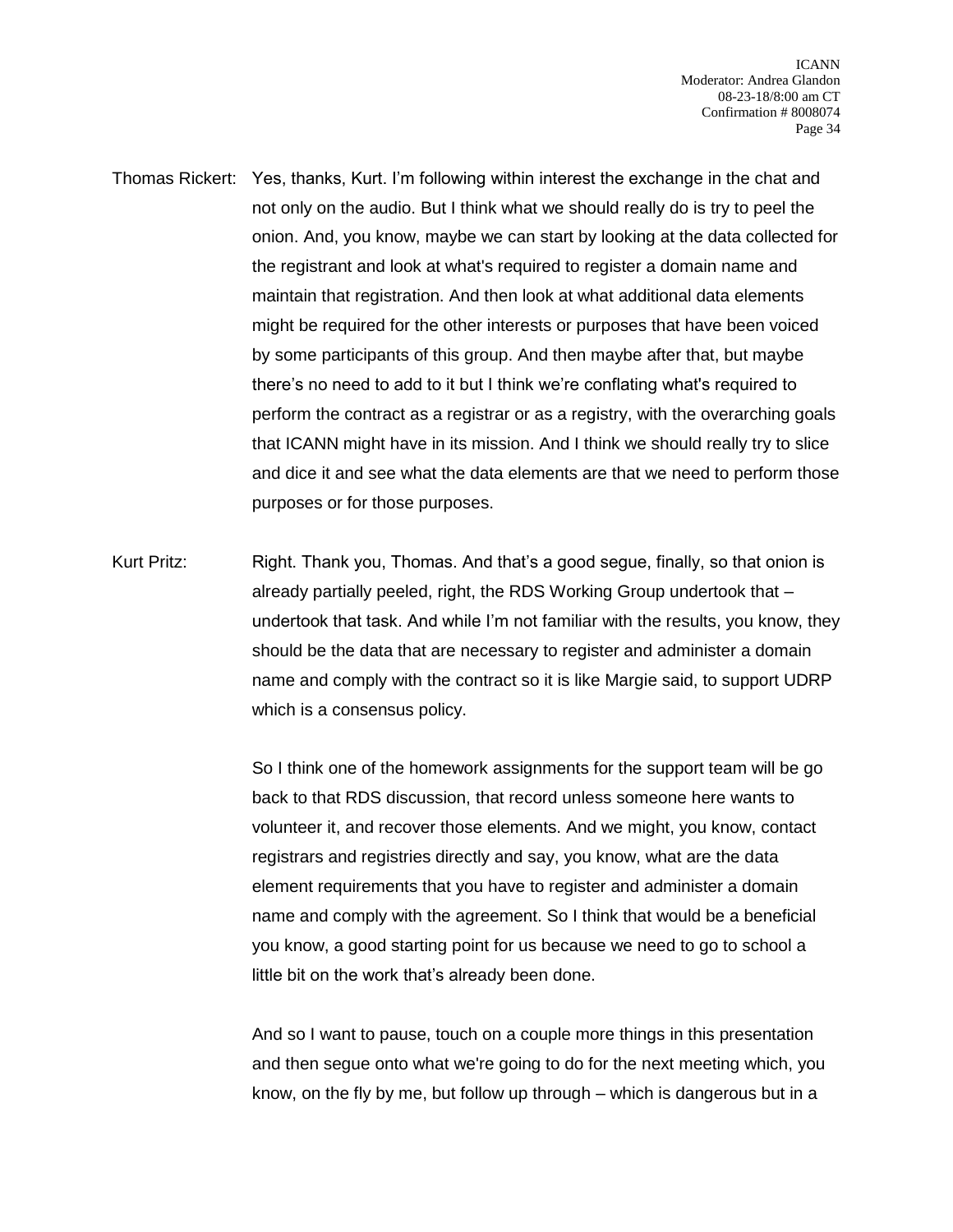follow up email we'll combine the thoughts we had coming into the meeting about what we're going to do next with the discussion we've had here.

So as I alluded to, our meetings will be guided and you'll have a few of these already, discussion summary indices that summarize the discussion on that section, so in a nice handy document that you can have out next to your laptop you can read the current – the text in the temporary specification, the related charter questions, any advice we've gotten from the Privacy Board and the comments that were made by you in the triage portion of our work. So for each one of these you'll be provided that.

And then, you know, using those we'll, you know, we'll complete certain information so those will be a guide to ours. So, you know, just excuse me for doing this but I want to see what's coming up here. So we're not going to talk about that anymore, that's for sure. So in preparation for the next meeting, so I guess that's all I have to say about that. This is a Gant Chart where the detail is not filled in but – and I don't think you can see my arrow but there's a section there that indicates the number of meetings available we have to get the work done so you kind of see the challenge for us and do the things.

I think, I don't know, it was Mark or Marc, so we'll just say Mark suggested that we lay this into a schedule and we're embarking on that. So I think that – here's what I think. So we didn't get to talk about the appendices having to do with URS, UDRP and temporary specification so – but, you know, we've hopefully read the comments that people made regarding those sections, and they're sections that are already in operation. So since we didn't get to them in the meeting I'd like to see specific changes to these three parts of the temporary specification.

So this is a little bit out of bed with the whole previous discussion we've just had about our prioritization but there are some pretty directed comments about ICANN including another mechanism in each – in URS and UDRP, what does that mean. In UDRP the RySG thought there was a clash with, you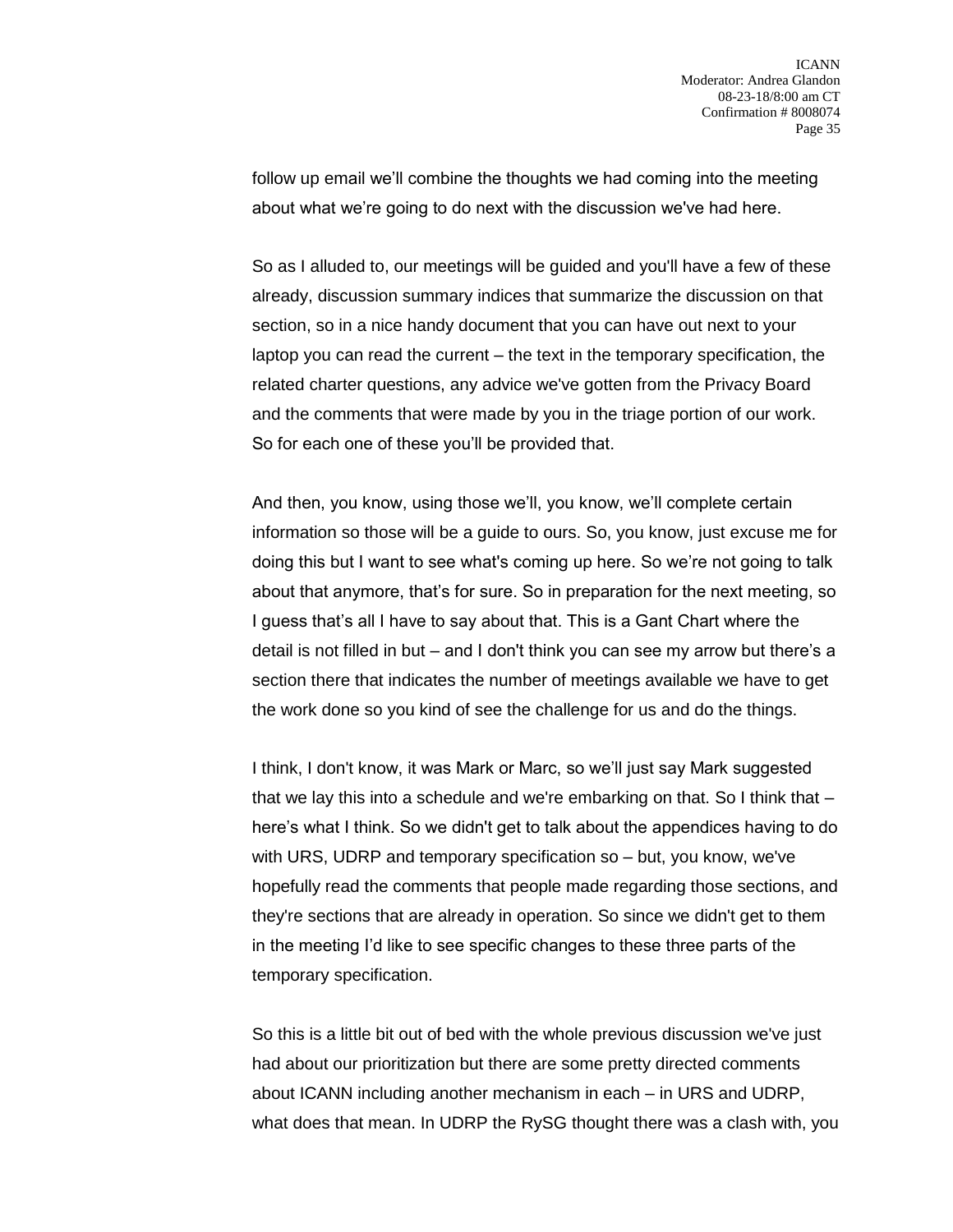know, what's going on with UDRP now and does that need to be addressed. Somebody in this meeting brought up the fact that – I think it was again I think it was Mark or Marc, brought up the fact that, you know, no it wasn't – well anyway that, you know, we don't know what data the registry has so can we take up UDRP so maybe we have some conditional language in there depending on the outcome.

But these things – and finally in transfers we talked about you know, potential vulnerabilities being raised by the lack of an FOA but we also talked about that transfers are actually more secure now because data is not available, there's not as much domain name hijacking. So you know, one of the homework assignments I want you to spend, you know, an hour on but not more, and hopefully less, is you know, how you think we would mark up these three sections and I think we can hopefully deal with them through email and not take up our meeting time.

So the second – the second larger homework assignment will be that we'll discuss the purposes of collection of data but we'll do it in the context of the purposes that are listed in Section 4.4 at (sec), I think it's 4.4.1 through 13 of the temporary specifications. And, you know, test whether those are GDPR compliant. But we will also look at the data that's collected by registrars and possibly used by registries and determine the data elements that are necessary for the – their business, the administration of a domain name and for the compliance in the contract that we talked about.

So and the  $-$  and staff  $-$  staff, I hate that word  $-$  so the support team here will – because it's sort of dehumanizing I think and not respectful, so the support team will prepare this discussion summary index that we'll never call DSI, for Section 4.4 which is quite a bit of work because there is advice from the Privacy Board and a lot of ancillary information. And we'll – in the next 24 hours we'll figure out how to present that and then so you'll have some time to prepare for the next meeting. So those are the two bits of homework. And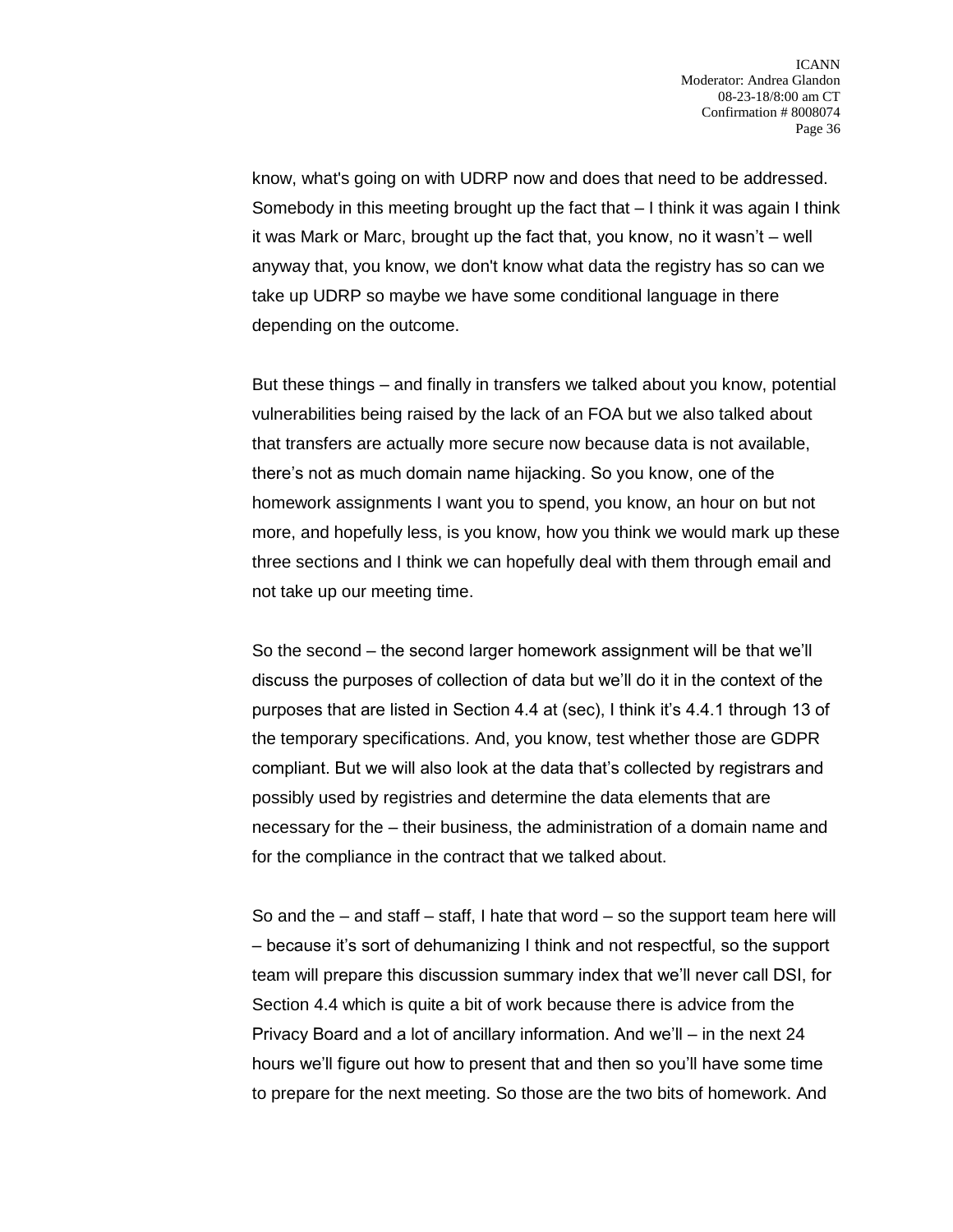even though I said it's quite a bit of work I've just been told it's essentially done so there you go.

So that's my plan for the next meeting. You know, I'm going to pause for Marika to review the actions, but first I'm going to turn over to Kavouss for a comment.

- Kavouss Arasteh: Yes, Kurt, I wish to come back to the point that I raised, frequency and duration of the meetings. Still I believe that two hours is too long. After 1.5 hours the efficiency goes down. You can continue two hour, two hours and a half, three hours but I don't think we have the same efficiency at the beginning and particular for you will be more tiring because most of the time you have to direct the meeting, you have to conduct the meeting and so on so forth. So please kindly in future consider to come back at least the duration of the meeting, not to be two hours but not more than 90 minutes. Thank you.
- Kurt Pritz: Yes, Kavouss, I'm an (INTJ), so speaking is doubly tiring for me. Marika or some member from the support team, can you review any actions or questions for ICANN?

Caitlin Tubergen: Hi, Kurt. It's Cait.

Kurt Pritz: Oh hey, Caitlin.

Caitlin Tubergen: As a reminder, any preliminary input on the triage report is due this Friday, tomorrow, August 24. And the goal is to release this triage report early next week. Also as a reminder, for the early input request, please submit those as soon as possible. One of the action items for the support team is to go back to the RDS Working Group's work to look at which data elements are required to register a domain name and maintain that registration. An action item for the EPDP team is to take a look at those discussion summary